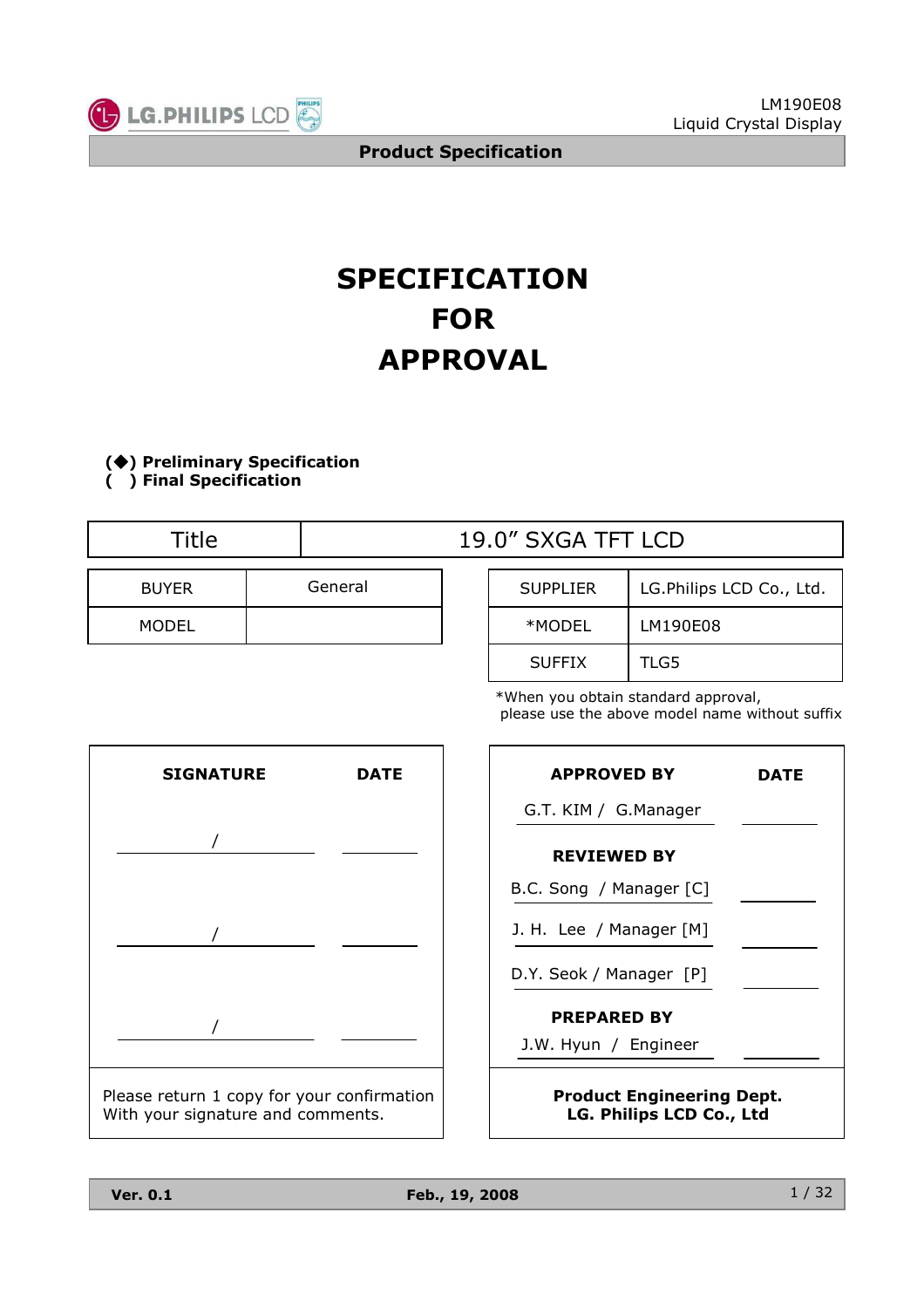

## **Contents**

| No             |    | <b>ITEM</b>                              | Page           |
|----------------|----|------------------------------------------|----------------|
|                |    | <b>COVER</b>                             | 1              |
|                |    | <b>CONTENTS</b>                          | $\overline{2}$ |
|                |    | <b>RECORD OF REVISIONS</b>               | 3              |
| $\mathbf{1}$   |    | <b>GENERAL DESCRIPTION</b>               | $\overline{4}$ |
| $\overline{2}$ |    | ABSOLUTE MAXIMUM RATINGS                 | 5              |
| 3              |    | ELECTRICAL SPECIFICATIONS                | 6              |
|                | 1) | ELECTRICAL CHARACTERISTICS               | 6              |
|                | 2) | INTERFACE CONNECTIONS                    | 9              |
|                | 3) | LVDS characteristics                     | 12             |
|                | 4) | SIGNAL TIMING SPECIFICATIONS             | 15             |
|                | 5) | SIGNAL TIMING WAVEFORMS                  | 16             |
|                | 6) | COLOR INPUT DATA REFERNECE               | 17             |
|                | 7) | POWER SEQUENCE                           | 18             |
|                | 8) | POWER DIP CONDITION                      | 19             |
| 4              |    | OPTICAL SFECIFICATIONS                   | 20             |
| 5              |    | MECHANICAL CHARACTERISTICS               | 25             |
| 6              |    | RELIABILITY                              | 28             |
| $\overline{7}$ |    | INTERNATIONAL STANDARDS                  | 29             |
|                | 1) | <b>SAFETY</b>                            | 29             |
|                | 2) | EMC                                      | 29             |
| 8              |    | <b>PACKING</b>                           | 30             |
|                | 1) | DESIGNATION OF LOT MARK                  | 30             |
|                | 2) | PACKING FORM                             | 30             |
| 9              |    | <b>PRECAUTIONS</b>                       | 31             |
|                | 1) | MOUNTING PRECAUTIONS                     | 31             |
|                | 2) | OPERATING PRECAUTIONS                    | 31             |
|                | 3) | ELECTROSTATIC DISCHARGE CONTROL          | 32             |
|                | 4) | PRECAUTIONS FOR STRONG LIGHT EXPOSURE    | 32             |
|                | 5) | <b>STROAGE</b>                           | 32             |
|                | 6) | HANDLING PRECAUTIONS FOR PROTECTION FILM | 32             |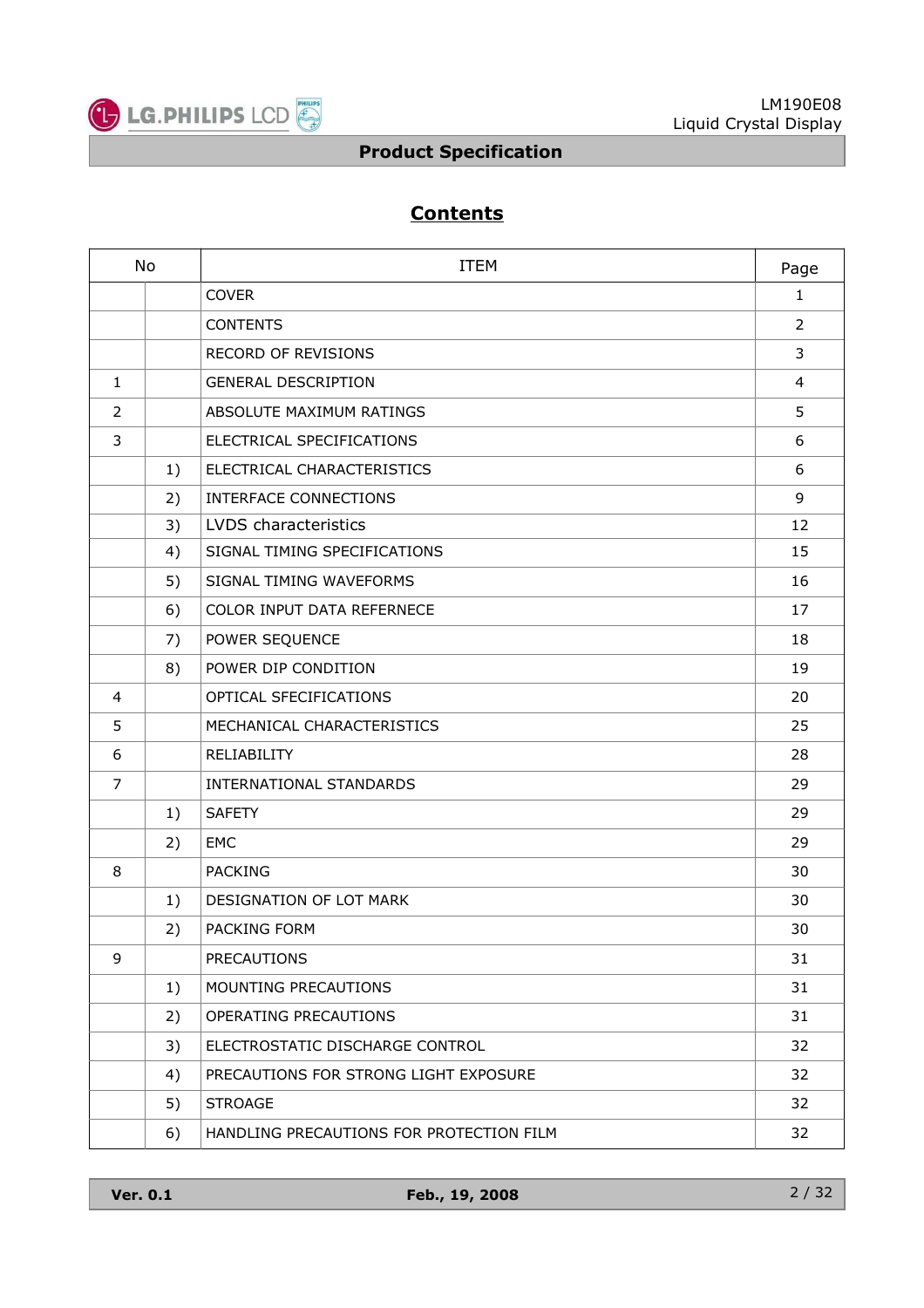

## **Record of revisions**

| <b>Revision No</b> | <b>Date</b>    | Page | <b>Description</b>           |
|--------------------|----------------|------|------------------------------|
| Ver $0.1$          | Feb., 19, 2008 |      | <b>Draft Specifications.</b> |
|                    |                |      |                              |
|                    |                |      |                              |
|                    |                |      |                              |
|                    |                |      |                              |
|                    |                |      |                              |
|                    |                |      |                              |
|                    |                |      |                              |
|                    |                |      |                              |
|                    |                |      |                              |
|                    |                |      |                              |
|                    |                |      |                              |
|                    |                |      |                              |
|                    |                |      |                              |
|                    |                |      |                              |
|                    |                |      |                              |
|                    |                |      |                              |
|                    |                |      |                              |
|                    |                |      |                              |
|                    |                |      |                              |
|                    |                |      |                              |
|                    |                |      |                              |
|                    |                |      |                              |
|                    |                |      |                              |
|                    |                |      |                              |
|                    |                |      |                              |
|                    |                |      |                              |
|                    |                |      |                              |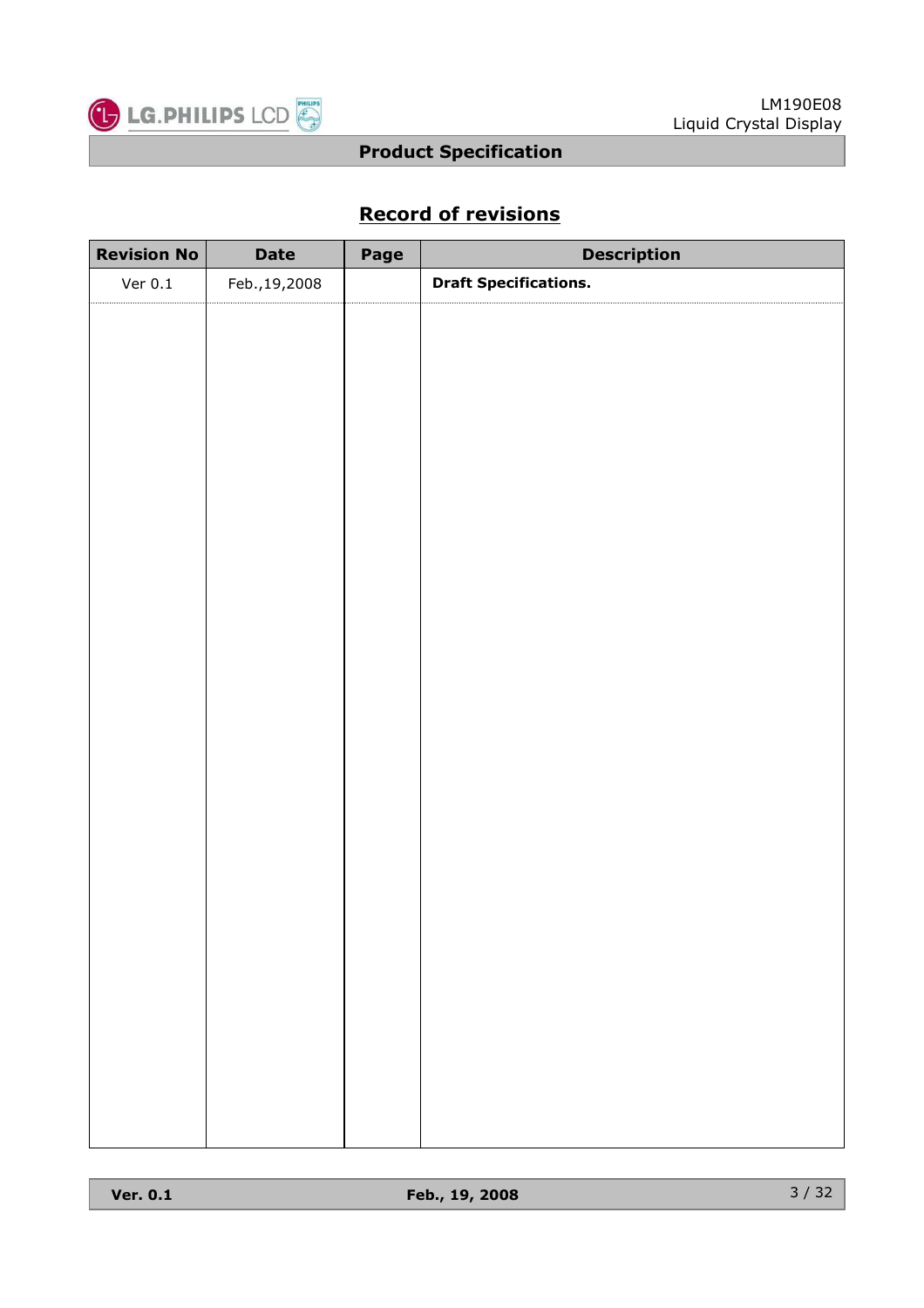

## **1. General description**

LM190E08-TLG5 is a Color Active Matrix Liquid Crystal Display with an integral Cold Cathode Fluorescent Lamp(CCFL) backlight system. The matrix employs a-Si Thin Film Transistor as the active element. It is a transmissive type display operating in the normally white mode. It has a 19.0 inch diagonally measured active display area with SXGA resolution (1024 vertical by 1280 horizontal pixel array) Each pixel is divided into Red, Green and Blue sub-pixels or dots which are arranged in vertical stripes. Gray scale or the brightness of the sub-pixel color is determined with a 8-bit gray scale signal for each dot, thus, presenting a palette of more than 16,7M colors with Advanced-FRC(Frame Rate Control). It has been designed to apply the interface method that enables low power, high speed, low EMI. FPD Link or compatible must be used as a LVDS(Low Voltage Differential Signaling) chip. It is intended to support applications where thin thickness, wide viewing angle, low power are critical factors and graphic displays are important. In combination with the vertical arrangement of the sub-pixels, the LM190E08-TLG5 characteristics provide an excellent flat panel display for office automation products such as monitors.



#### **General features**

| Active screen size       | 19.0 inches (481.9mm) diagonal                                        |
|--------------------------|-----------------------------------------------------------------------|
| <b>Outline Dimension</b> | 396.0(H) x 324.0(V) x 15.5(D) mm(Typ.)                                |
| Pixel Pitch              | $0.098*RGB(H)$ mm x $0.294(V)$ mm                                     |
| Pixel Format             | 1280 horizontal By 1024 vertical Pixels. RGB stripe arrangement       |
| Interface                | LVDS 2Port                                                            |
| Color depth              | 16.7M colors                                                          |
| Luminance, white         | 300 cd/m <sup>2</sup> ( Center 1Point, typ)                           |
| Viewing Angle (CR>10)    | R/L 170(Typ.), U/D 160(Typ.)                                          |
| Power Consumption        | Total 25.1W(Typ.), $(4.5W@V_{ICD}$ ,<br>20.6W@I <sub>BI</sub> =7.5mA) |
| Weight                   | 1,950g (Typ.)                                                         |
| Display operating mode   | Transmissive mode, normally White                                     |
| Surface treatments       | Hard coating (3H), Anti-glare treatment of the front polarizer        |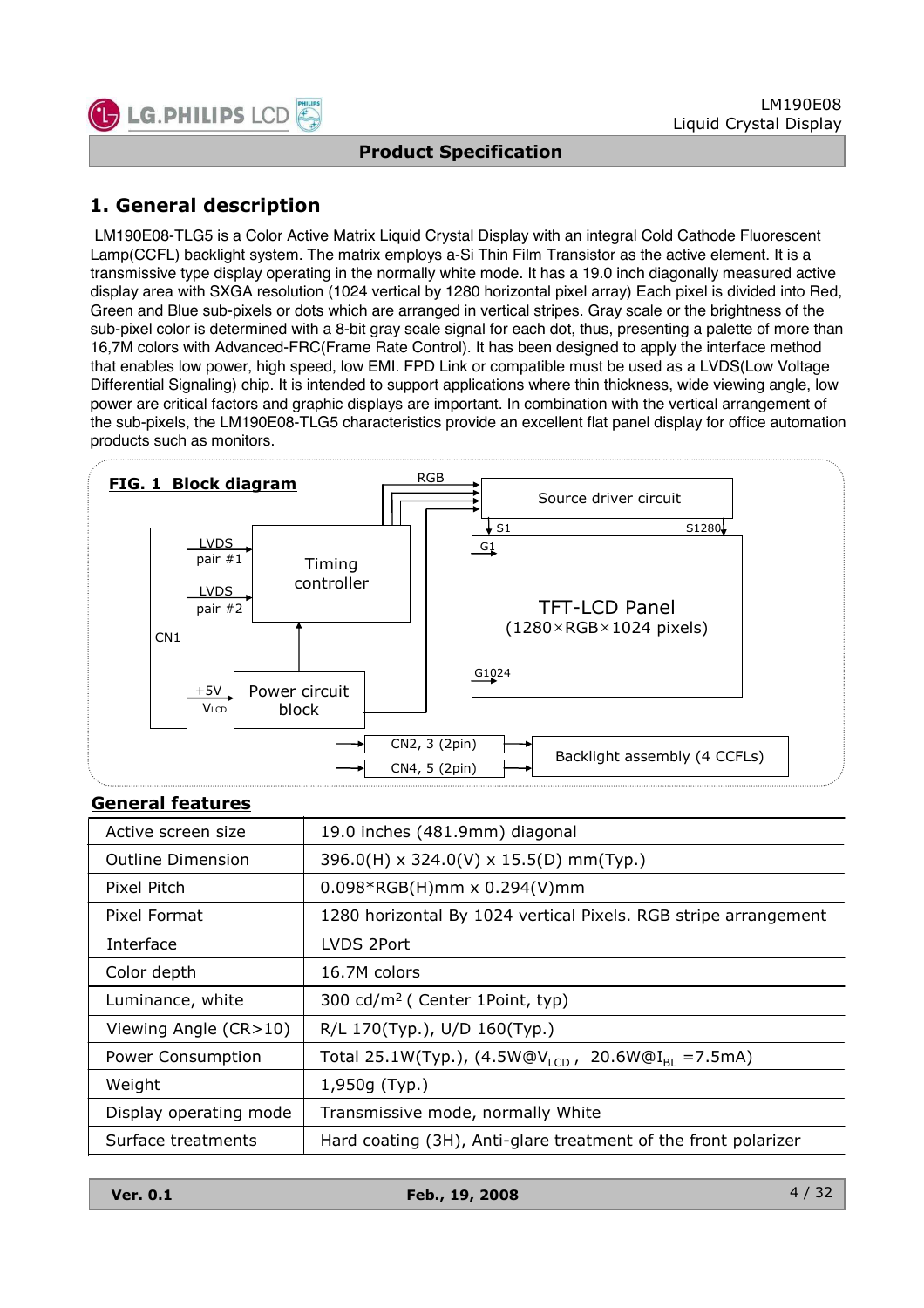

### **2. Absolute maximum ratings**

The following are maximum values which, if exceeded, may cause faulty operation or damage to the unit.

#### **Table 1. Absolute maximum ratings**

| Parameter                         | Symbol                      |        | Values     | Units        | <b>Notes</b>  |  |
|-----------------------------------|-----------------------------|--------|------------|--------------|---------------|--|
|                                   |                             | Min    | <b>Max</b> |              |               |  |
| Power Supply Input Voltage        | $\mathsf{V}_{\mathsf{LCD}}$ | $-0.3$ | $+6.0$     | Vdc          | At $25^\circ$ |  |
| <b>Operating Temperature</b>      | $\mathsf{T}_{\mathsf{OP}}$  | 0      | 50         | $^{\circ}$ C |               |  |
| Storage Temperature               | $\mathsf{T}_{\mathsf{ST}}$  | $-20$  | 60         | $^{\circ}$ C |               |  |
| <b>Operating Ambient Humidity</b> | $H_{OP}$                    | 10     | 90         | %RH          |               |  |
| <b>Storage Humidity</b>           | $H_{ST}$                    | 10     | 90         | %RH          |               |  |

Note : 1. Temperature and relative humidity range are shown in the figure below. Wet bulb temperature should be 39  $^{\circ}$ C Max, and no condensation of water.

#### **FIG. 2 Temperature and relative humidity**

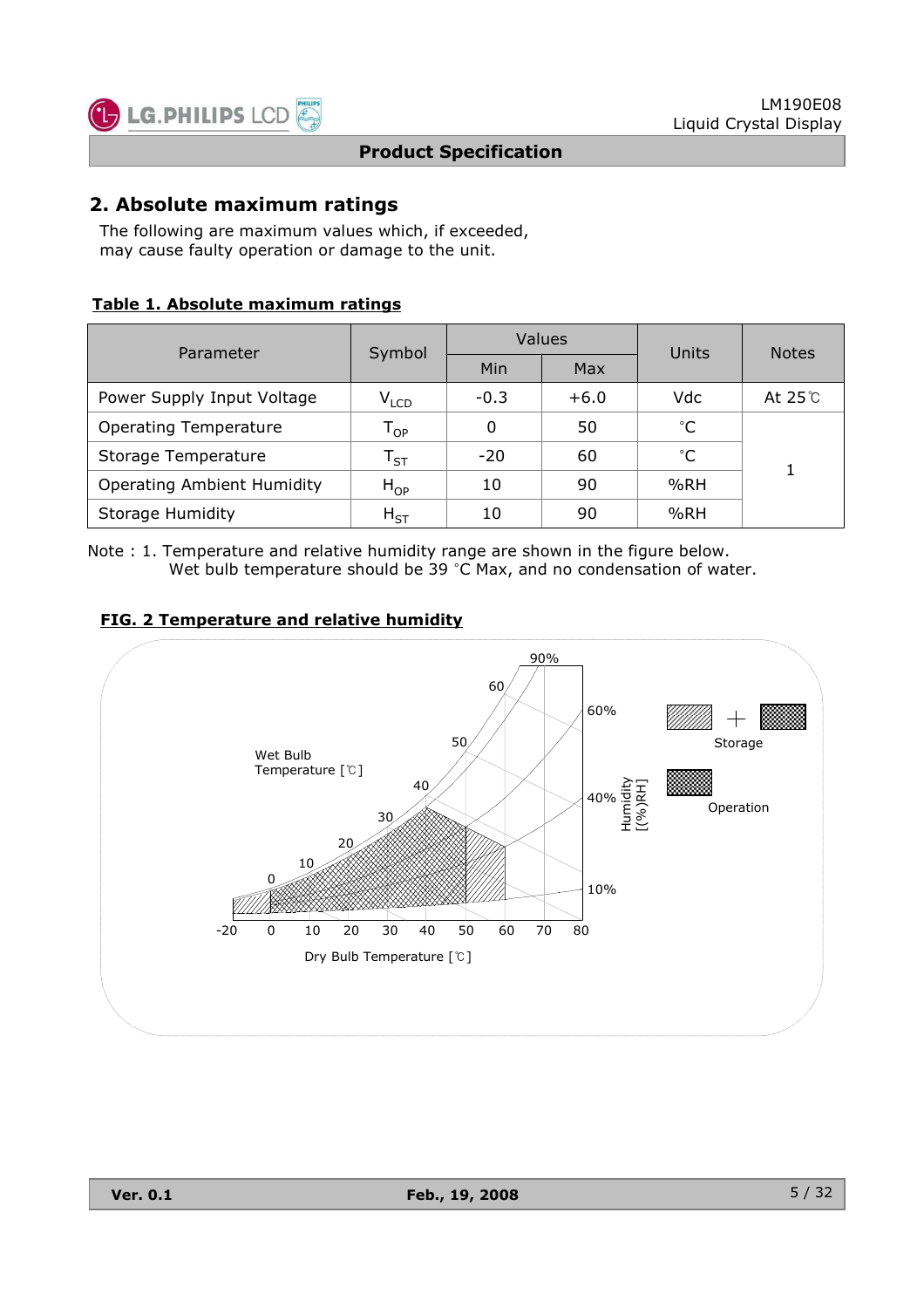

## **3. Electrical specifications**

### **3-1. Electrical characteristics**

It requires two power inputs. One is employed to power the LCD electronics and to drive the TFT array and liquid crystal. The second input power for the CCFL/Backlight, is typically generated by an inverter. The inverter is an external unit to the LCDs.

#### **Table 2. Electrical characteristics**

| Parameter                     | Symbol            |     | Values | Unit  | <b>Notes</b> |   |
|-------------------------------|-------------------|-----|--------|-------|--------------|---|
|                               |                   | Min | Typ    | Max   |              |   |
| MODULE:                       |                   |     |        |       |              |   |
| Power Supply Input Voltage    | $V_{LCD}$         | 4.5 | 5.0    | 5.5   | Vdc          |   |
| Permissive Power Input Ripple | $V_{LCD}$         |     |        | 0.2   | V            | 3 |
|                               | LCD-MOSAIC        |     | 900    | 1,050 | mA           |   |
| Power Supply Input Current    | LCD-BLACK         |     | 1,090  | 1,260 | mA           | 2 |
| Power Consumption             | $P_{LCD}$         |     | 4.5    | 5.18  | Watt         |   |
| Inrush current                | <sup>1</sup> RUSH |     |        | 3.0   | A            | 3 |

Note :

1. The specified current and power consumption are under the VLCD=5.0V,  $25 \pm 2^{\circ}C$ ,  $f_V$ =60Hz condition whereas mosaic pattern( $8 \times 6$ ) is displayed and  $f<sub>v</sub>$  is the frame frequency.

- 2. The current is specified at the maximum current pattern.
- 3. Permissive power ripple should be measured under VCC=5.0V, 25°C,  $f_v$  (frame frequency)=75Hz condition and At that time, we recommend the bandwidth configuration of oscilloscope is to be under 20MHz.
- 4. The duration of rush current is about 5ms and rising time of power Input is 500us  $\pm$  20%.

#### **FIG.3 pattern for Electrical characteristics**



**Ver. 0.1 Feb., 19, 2008**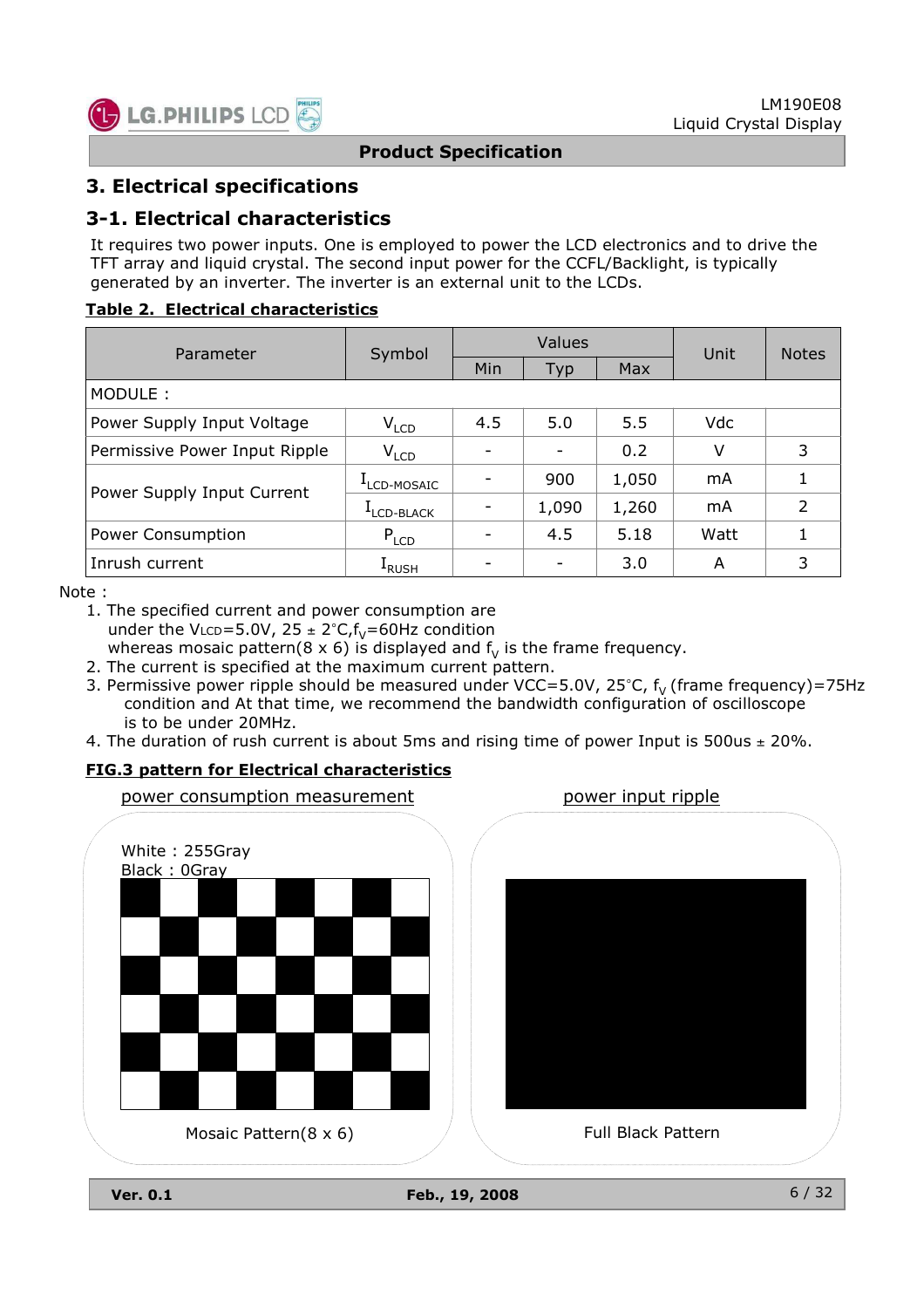

#### **Table 3. Electrical characteristics**

| Parameter                           | Sym          | Values         |                |                | Unit             | <b>Notes</b> |
|-------------------------------------|--------------|----------------|----------------|----------------|------------------|--------------|
|                                     | bol          | Min            | Typ            | <b>Max</b>     |                  |              |
| LAMP:                               |              |                |                |                |                  |              |
| <b>Operating Voltage</b>            | $V_{BL}$     | 675<br>(8.0mA) | 685<br>(7.5mA) | 790<br>(3.0mA) | $V_{RMS}$        | 1, 2         |
| <b>Operating Current</b>            | $\rm I_{BL}$ | 3.0            | 7.5            | 8.0            | $mA_{RMS}$       | 1            |
| <b>Established Starting Voltage</b> | Vs           |                |                |                |                  | 1, 3         |
| at $25 °C$                          |              |                |                | 1,100          | $V_{RMS}$        |              |
| at $0 °C$                           |              |                |                | 1,400          | V <sub>RMS</sub> |              |
| <b>Operating Frequency</b>          | $f_{BL}$     | 40             |                | 70             | kHz              | 4            |
| Discharge Stabilization Time        | $T_S$        | -              |                | 3              | Min              | 1, 5         |
| Power Consumption                   | $P_{BL}$     |                | 20.55          | 22.61          | Watt             | 6            |
| Life Time                           |              | 50,000         |                |                | <b>Hrs</b>       | 1, 7         |

Note :

The design of the inverter must have specifications for the lamp in LCD Assembly**.** The performance of the Lamp in LCM, for example life time or brightness, is extremely influenced by the characteristics of the DC-AC inverter. So all the parameters of an inverter should be carefully designed so as not to produce too much leakage current from high-voltage output of the inverter. When you design or order the inverter, please make sure unwanted lighting caused by the mismatch of the lamp and the inverter (no lighting, flicker, etc) never occurs. When you confirm it, the LCD–Assembly should be operated in the same condition as installed in you instrument.

- Do not attach a conducting tape to lamp connecting wire. If the lamp wire attach to a conducting tape, TFT-LCD Module has a low luminance and the inverter has abnormal action. Because leakage current is occurred between lamp wire and conducting tape.
	- 1. Specified values are for a single lamp.
	- 2. Operating voltage is measured at  $25 \pm 2^{\circ}$ C. The variance of the voltage is  $\pm 10\%$ .
	- 3. The voltage above  $V_s$  should be applied to the lamps for more than 1 second for start-up. (Inverter open voltage must be more than lamp starting voltage.)

Otherwise, the lamps may not be turned on. The used lamp current is the lamp typical current.

- 4. Lamp frequency may produce interface with horizontal synchronous frequency and as a result this may cause beat on the display. Therefore lamp frequency shall be as away possible from the horizontal synchronous frequency and from its harmonics in order to prevent interference.
- 5. Let's define the brightness of the lamp after being lighted for 5 minutes as 100%.  $T<sub>S</sub>$  is the time required for the brightness of the center of the lamp to be not less than 95%.
- 6. The lamp power consumption shown above does not include loss of external inverter. The used lamp current is the lamp typical current. ( $P_{BL} = V_{BL} \times I_{BL} \times N_{Lamp}$ )
- 7. The life is determined as the time at which brightness of the lamp is 50% compared to that of initial value at the typical lamp current on condition of continuous operating at  $25 \pm 2^{\circ}$ C.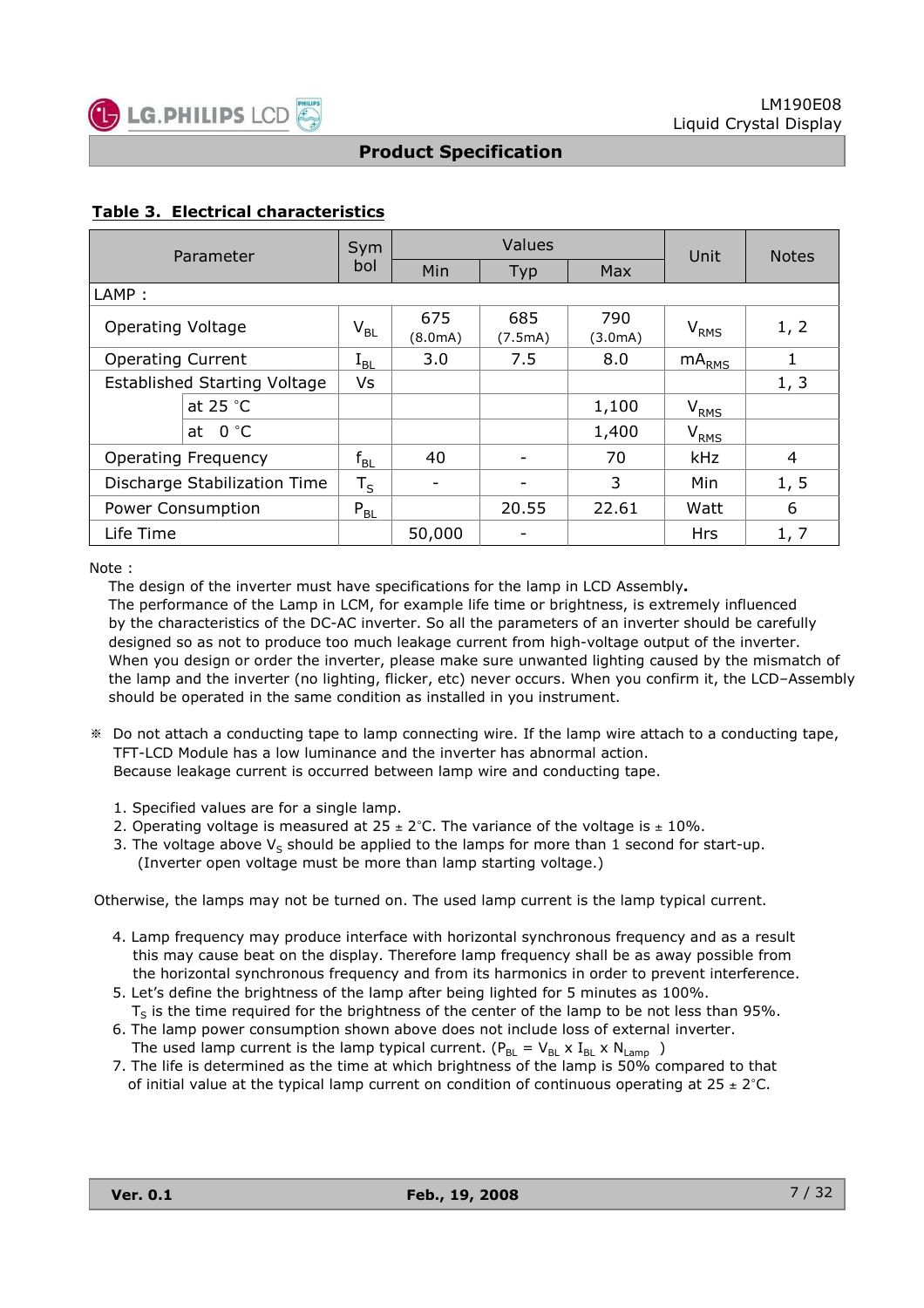

Note :

- 8. The output of the inverter must have symmetrical(negative and positive) voltage waveform and symmetrical current waveform (Unsymmetrical ratio is less than 10%). Please do not use the inverter which has unsymmetrical voltage and unsymmetrical current and spike wave. Requirements for a system inverter design, which is intended to have a better display performance, a better power efficiency and a more reliable lamp, are following.It shall help increase the lamp lifetime and reduce leakage current.
	- a. The asymmetry rate of the inverter waveform should be less than 10%.
	- b. The distortion rate of the waveform should be within  $\sqrt{2} \pm 10\%$ .
	- \* Inverter output waveform had better be more similar to ideal sine wave.



- 9. The inverter which is combined with this LCM, is highly recommended to connect coupling(ballast) condenser at the high voltage output side. When you use the inverter which has not coupling(ballast) condenser, it may cause abnormal lamp lighting because of biased mercury as time goes.
- 10.In case of edgy type back light with over 4 parallel lamps, input current and voltage wave form should be synchronized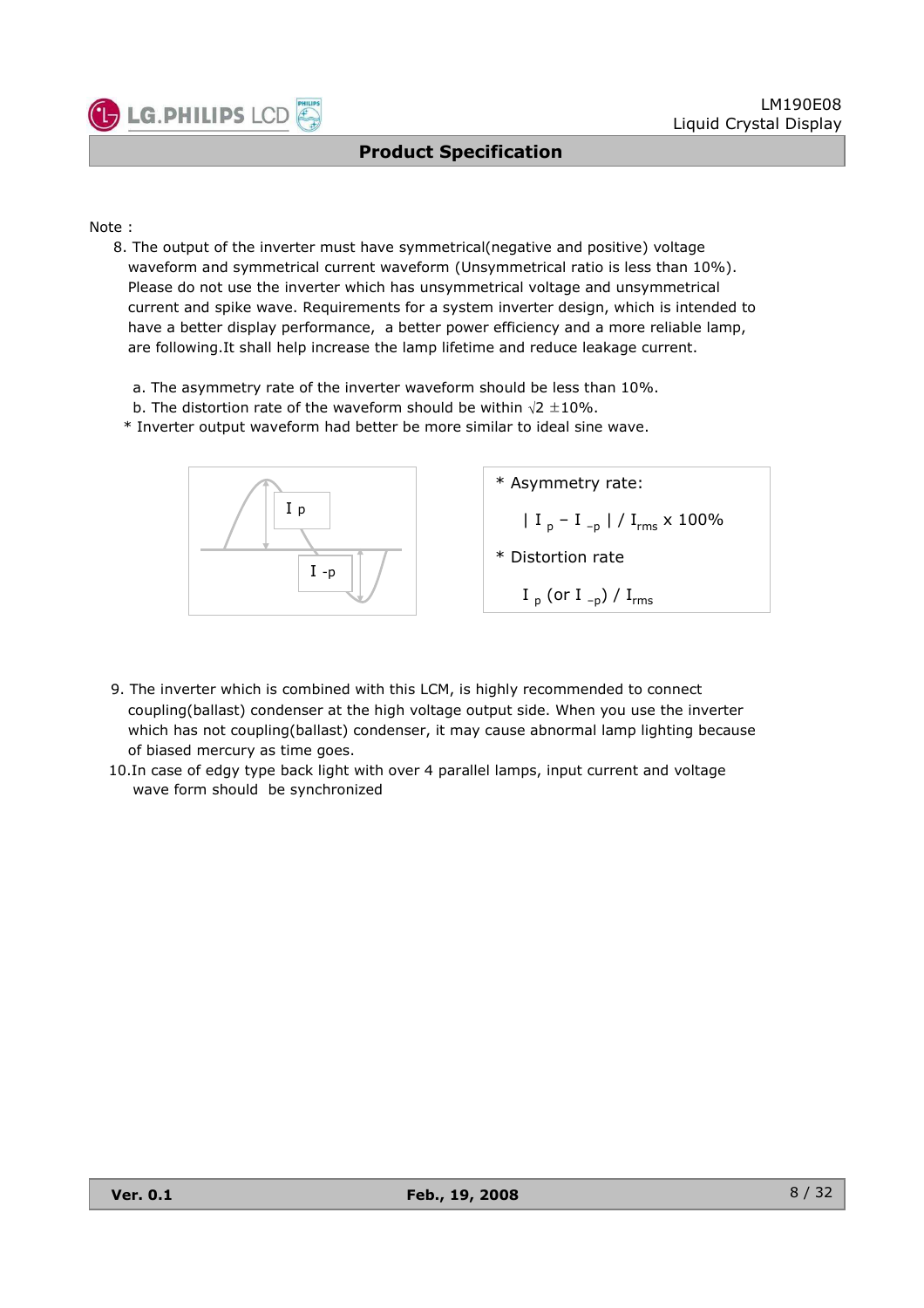

## **3-2. Interface connections**

LCD connector(CN1) : IS100-L30O-C23 (UJU) , 187034-30091 (P-TWO) Mating connector : FI-X30H and FI-X30HL (JAE) or Equivalent

| Pin No         | Symbol       | Description                                |  |  |
|----------------|--------------|--------------------------------------------|--|--|
| $\mathbf 1$    | RXO0-        | Minus signal of 1st channel 0 (LVDS)       |  |  |
| $\overline{2}$ | <b>RXO0+</b> | Plus signal of 1st channel 0 (LVDS)        |  |  |
| 3              | RXO1-        | Minus signal of 1st channel 1 (LVDS)       |  |  |
| $\overline{4}$ | $RXO1+$      | Plus signal of 1st channel 1 (LVDS)        |  |  |
| 5              | <b>RXO2-</b> | Minus signal of 1st channel 2 (LVDS)       |  |  |
| 6              | $RXO2+$      | Plus signal of 1st channel 2 (LVDS)        |  |  |
| $\overline{7}$ | <b>GND</b>   | Ground (AGP)                               |  |  |
| 8              | RXOC-        | Minus signal of 1st clock channel (LVDS)   |  |  |
| 9              | RXOC+        | Plus signal of 1st clock channel (LVDS)    |  |  |
| 10             | RXO3-        | Minus signal of 1st channel 3 (LVDS)       |  |  |
| 11             | $RXO3+$      | Plus signal of 1st channel 3 (LVDS)        |  |  |
| 12             | RXE0-        | Minus signal of 2nd channel 0 (LVDS)       |  |  |
| 13             | $RXE0+$      | Plus signal of 2nd channel 0 (LVDS)        |  |  |
| 14             | <b>GND</b>   | Ground                                     |  |  |
| 15             | RXE1-        | Minus signal of 2nd channel 1 (LVDS)       |  |  |
| 16             | $RXE1+$      | Plus signal of 2nd channel 1 (LVDS)        |  |  |
| 17             | <b>GND</b>   | Ground                                     |  |  |
| 18             | RXE2-        | Minus signal of 2nd channel 2 (LVDS)       |  |  |
| 19             | $RXE2+$      | Plus signal of 2nd channel 2 (LVDS)        |  |  |
| 20             | RXEC-        | Minus signal of 2nd clock channel (LVDS)   |  |  |
| 21             | RXEC+        | Plus signal of 2nd clock channel (LVDS)    |  |  |
| 22             | RXE3-        | Minus signal of 2nd channel 3 (LVDS)       |  |  |
| 23             | $RXE3+$      | Plus signal of 2nd channel 3 (LVDS)        |  |  |
| 24             | <b>GND</b>   | Ground                                     |  |  |
| 25             | <b>NC</b>    | No Connection (For LCD internal use only.) |  |  |
| 26             | <b>NC</b>    | No Connection (For LCD internal use only.) |  |  |
| 27             | PWM OUT      | Reference signal for inverter control      |  |  |
| 28             | <b>VLCD</b>  | Power Supply (5.0V)                        |  |  |
| 29             | <b>VLCD</b>  | Power Supply (5.0V)                        |  |  |
| 30             | <b>VLCD</b>  | Power Supply (5.0V)                        |  |  |

**Table 4. Module connector(CN1) pin configuration**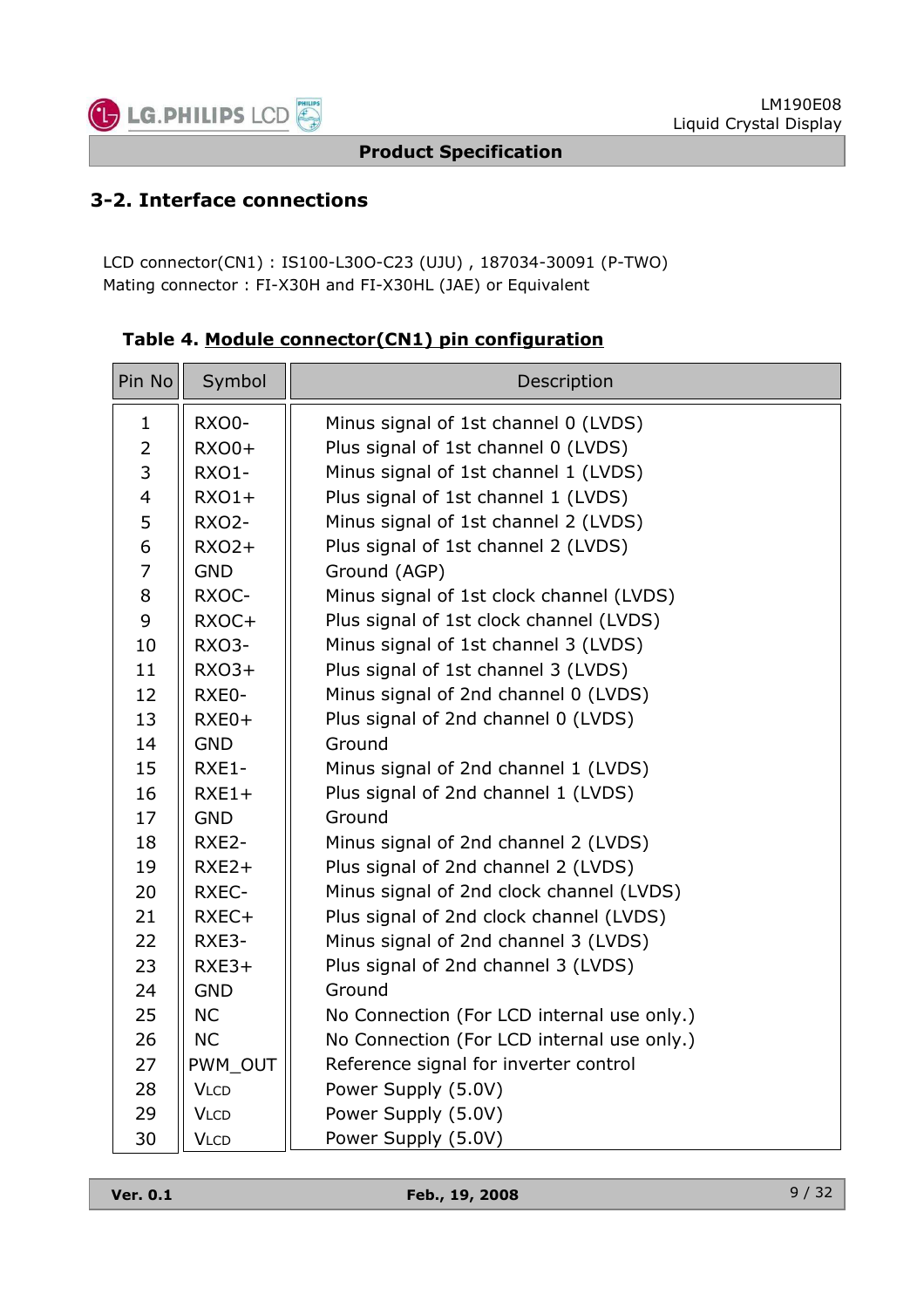

## **FIG. 4 Connector diagram**



Note:

- 1. NC: No Connection.
- 2. All GND(ground) pins should be connected together and to Vss which should also be connected to the LCD's metal frame.
- 3. All  $V_{\text{LCD}}$  (power input) pins should be connected together.
- 4. Input Level of LVDS signal is based on the IEA 664 Standard.
- 5. PWM\_OUT is a reference signal for inverter control. This PWM signal is synchronized with vertical frequency. Its frequency is 3 times of vertical frequency, and its duty ratio is 50%. If the system don't use this pin, do not connect.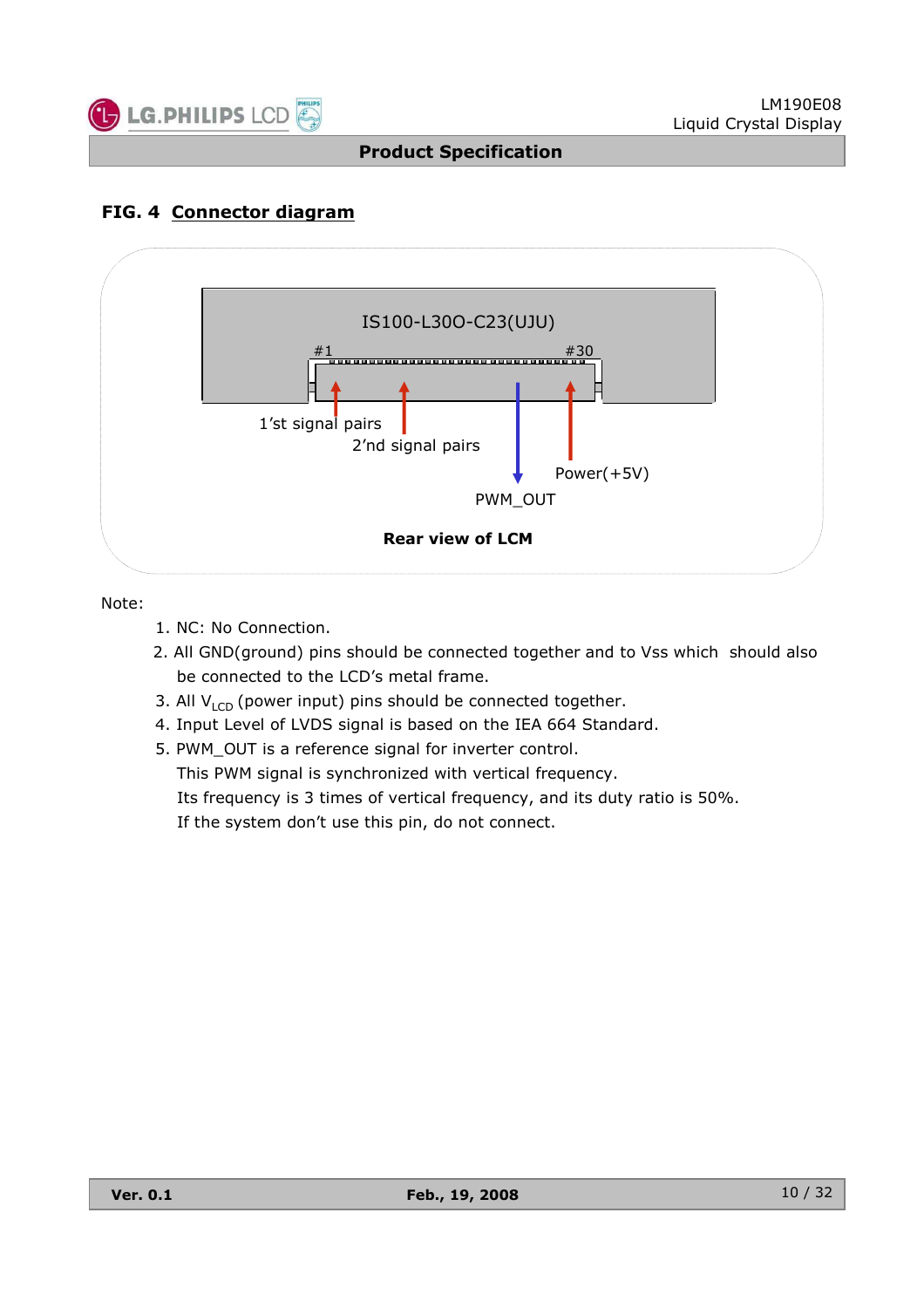

The backlight interface connector is a model 35001HS-02LD manufactured by YEONHO. The mating connector part number are 35001WR-02L(2pin) or equivalent. The pin configuration for the connector is shown in the table below.

#### **Table 5. Backlight connector pin configuration(CN2,CN3,CN4,CN5)**

| Pin | Symbol | Description           | <b>Notes</b> |
|-----|--------|-----------------------|--------------|
|     | HV     | High Voltage for Lamp |              |
|     |        | Low Voltage for Lamp  |              |

Notes: 1. The high voltage power terminal is colored gray, sky blue. 2. The low voltage pin color is black, blue.

#### **FIG. 5 Backlight connector diagram**

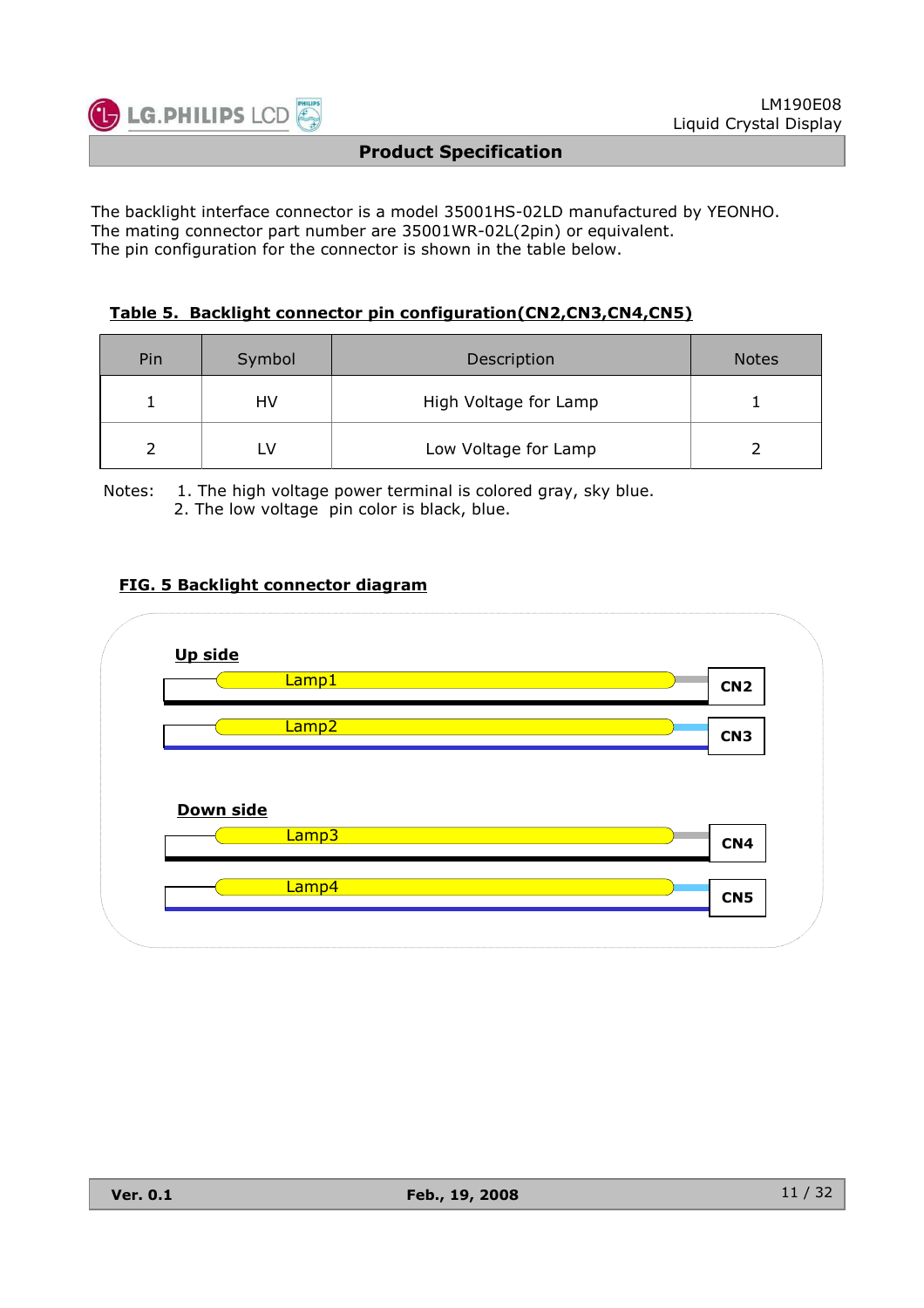

## **3-3. LVDS characteristics**

## 3-3-1. DC Specification



| Description               | Symbol                     | Min | Max | Unit | <b>Notes</b>             |
|---------------------------|----------------------------|-----|-----|------|--------------------------|
| LVDS Differential Voltage | $ V_{ID} $                 | 200 | 600 | mV   |                          |
| LVDS Common mode Voltage  | $\mathsf{V}_{\mathsf{CM}}$ | 0.6 | 1.8 |      | -                        |
| LVDS Input Voltage Range  | $\mathsf{V}_{\mathsf{IN}}$ | 0.3 | 2.1 |      | $\overline{\phantom{a}}$ |

## 3-3-2. AC Specification



| Description                                               | Symbol        | Min    | Max    | Unit                        | <b>Notes</b>             |
|-----------------------------------------------------------|---------------|--------|--------|-----------------------------|--------------------------|
| LVDS Clock to Data Skew Margin                            | $t_{SKEW}$    | $-400$ | $+400$ | ps                          | $85MHz > Fclk \ge 65MHz$ |
|                                                           | $t_{SKEW}$    | $-600$ | $+600$ | ps                          | $65MHz > Fclk \ge 25MHz$ |
| LVDS Clock to Clock Skew Margin<br>(Even to Odd)          | $t_{SKEW_EO}$ | $-1/7$ | $+1/7$ | $\mathsf{T}_{\mathsf{clk}}$ |                          |
| Maximum deviation<br>of input clock frequency during SSC  | $F_{DEV}$     | -      | ± 3    | $\%$                        |                          |
| Maximum modulation frequency<br>of input clock during SSC | $F_{MOD}$     |        | 200    | <b>KHz</b>                  |                          |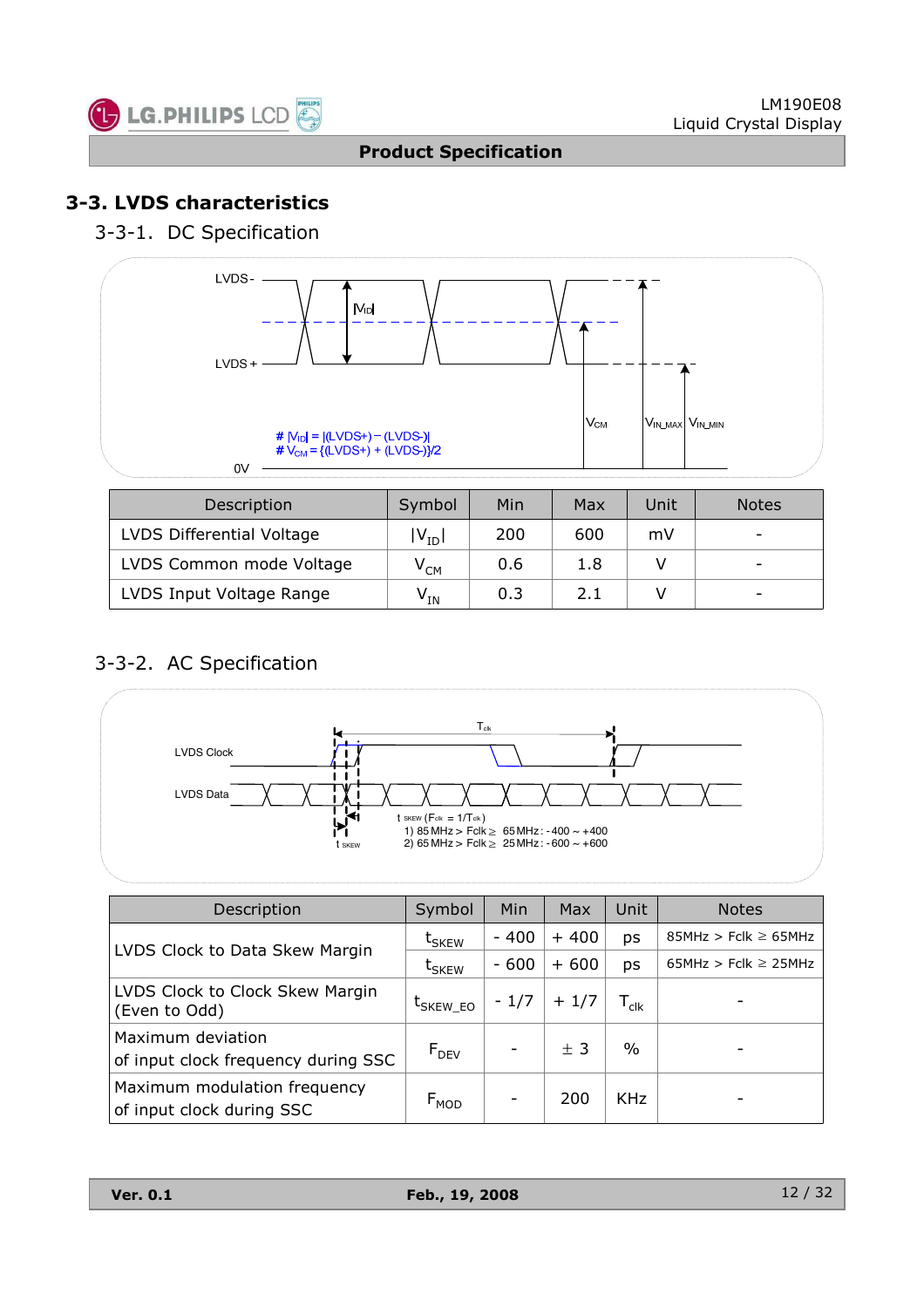



## 3-3-3. LVDS Data format



**Ver. 0.1 Feb., 19, 2008**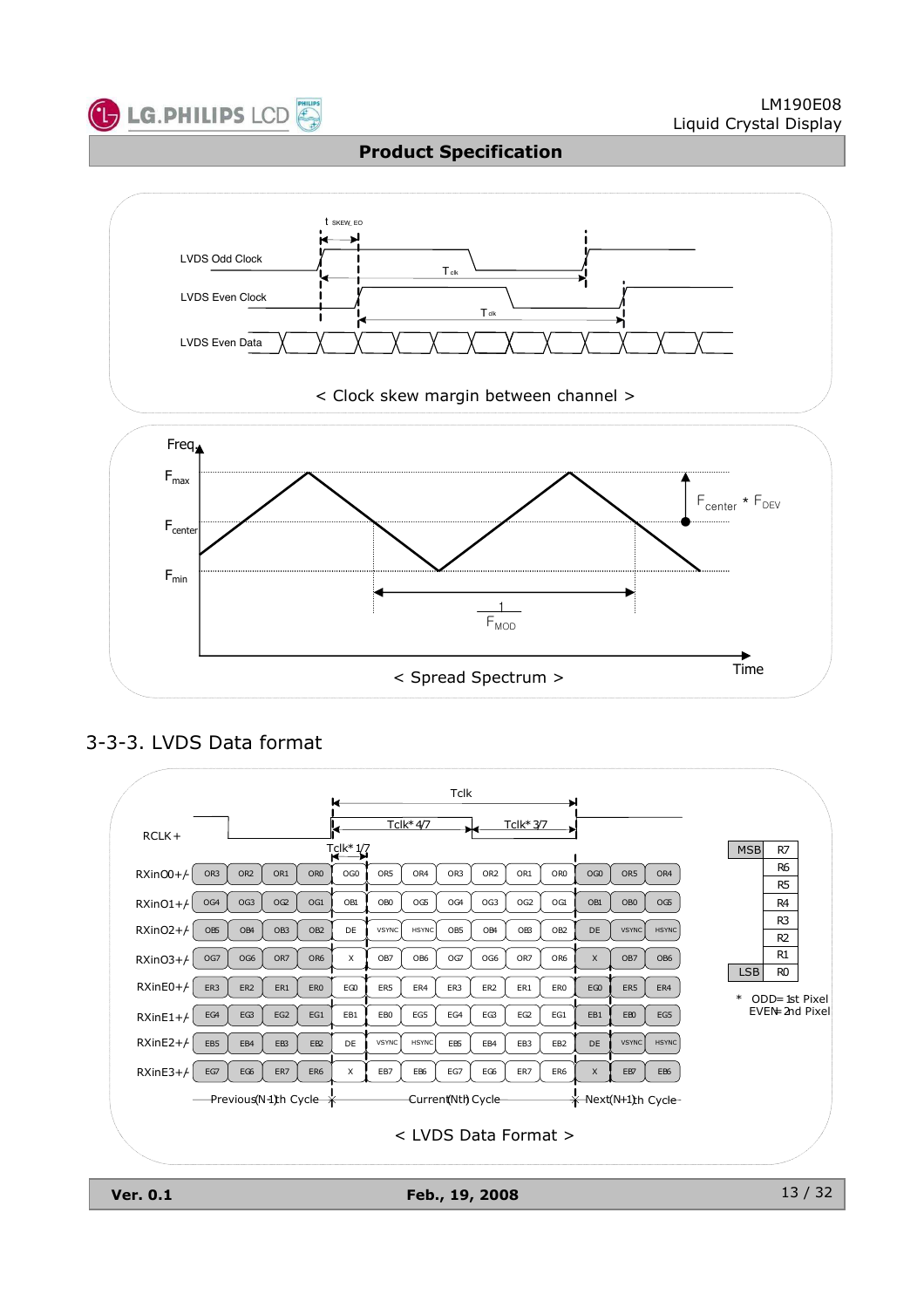

#### **Table 6. Required signal assignment for Flat Link(NS:DS90CF383) transmitter**

|                | Pin $#$ Pin Name | <b>Require Signal</b>      | Pin # | <b>Pin Name</b>      | <b>Require Signal</b>                    |
|----------------|------------------|----------------------------|-------|----------------------|------------------------------------------|
| $\mathbf{1}$   | <b>VCC</b>       | Power Supply for TTL Input | 29    | <b>GND</b>           | Ground pin for TTL                       |
| $\overline{2}$ | D <sub>5</sub>   | TTL Input (R7)             | 30    | D <sub>26</sub>      | TTL Input (DE)                           |
| 3              | D6               | TTL Input (R5)             | 31    | T <sub>x</sub> CLKIN | TTL Level clock Input                    |
| 4              | D7               | TTL Input (G0)             | 32    | <b>PWR DWN</b>       | Power Down Input                         |
| 5              | <b>GND</b>       | Ground pin for TTL         | 33    | PLL GND              | Ground pin for PLL                       |
| 6              | D <sub>8</sub>   | TTL Input (G1)             | 34    | PLL VCC              | Power Supply for PLL                     |
| 7              | D9               | TTL Input (G2)             | 35    | PLL GND              | Ground pin for PLL                       |
| 8              | D <sub>10</sub>  | TTL Input (G6)             | 36    | LVDS GND             | Ground pin for LVDS                      |
| 9              | <b>VCC</b>       | Power Supply for TTL Input | 37    | $TxOUT3+$            | Positive LVDS differential data output 3 |
| 10             | D11              | TTL Input (G7)             | 38    | $TxOUT3 -$           | Negative LVDS differential data output 3 |
| 11             | D12              | TTL Input (G3)             | 39    | $T_X$ CLKOUT +       | Positive LVDS differential clock output  |
| 12             | D13              | TTL Input (G4)             | 40    | $T_X$ CLKOUT-        | Negative LVDS differential clock output  |
| 13             | GND              | Ground pin for TTL         | 41    | $T_X$ OUT2+          | Positive LVDS differential data output 2 |
| 14             | D14              | TTL Input (G5)             | 42    | $T_x$ OUT2 $-$       | Negative LVDS differential data output 2 |
| 15             | D15              | TTL Input (B0)             | 43    | LVDS GND             | Ground pin for LVDS                      |
| 16             | D <sub>16</sub>  | TTL Input (B6)             | 44    | LVDS VCC             | Power Supply for LVDS                    |
| 17             | <b>VCC</b>       | Power Supply for TTL Input | 45    | $T_x$ OUT1 +         | Positive LVDS differential data output 1 |
| 18             | D17              | TTL Input (B7)             | 46    | $T_x$ OUT1 -         | Negative LVDS differential data output 1 |
| 19             | D <sub>18</sub>  | TTL Input (B1)             | 47    | $T_x$ OUT0+          | Positive LVDS differential data output 0 |
| 20             | D19              | TTL Input (B2)             | 48    | $T_x$ OUT0 $-$       | Negative LVDS differential data output 0 |
| 21             | GND              | Ground pin for TTL Input   | 49    | LVDS GND             | Ground pin for LVDS                      |
| 22             | D <sub>20</sub>  | TTL Input (B3)             | 50    | D <sub>27</sub>      | TTL Input (R6)                           |
| 23             | D <sub>21</sub>  | TTL Input (B4)             | 51    | D <sub>0</sub>       | TTL Input (R0)                           |
| 24             | D <sub>22</sub>  | TTL Input (B5)             | 52    | D1                   | TTL Input (R1)                           |
| 25             | D <sub>23</sub>  | TTL Input (RSVD)           | 53    | <b>GND</b>           | Ground pin for TTL                       |
| 26             | <b>VCC</b>       | Power Supply for TTL Input | 54    | D <sub>2</sub>       | TTL Input (R2)                           |
| 27             | D <sub>24</sub>  | TTL Input (HSYNC)          | 55    | D <sub>3</sub>       | TTL Input (R3)                           |
| 28             | D25              | TTL Input (VSYNC)          | 56    | D <sub>4</sub>       | TTL Input (R4)                           |

Notes : Refer to LVDS Transmitter Data Sheet for detail descriptions.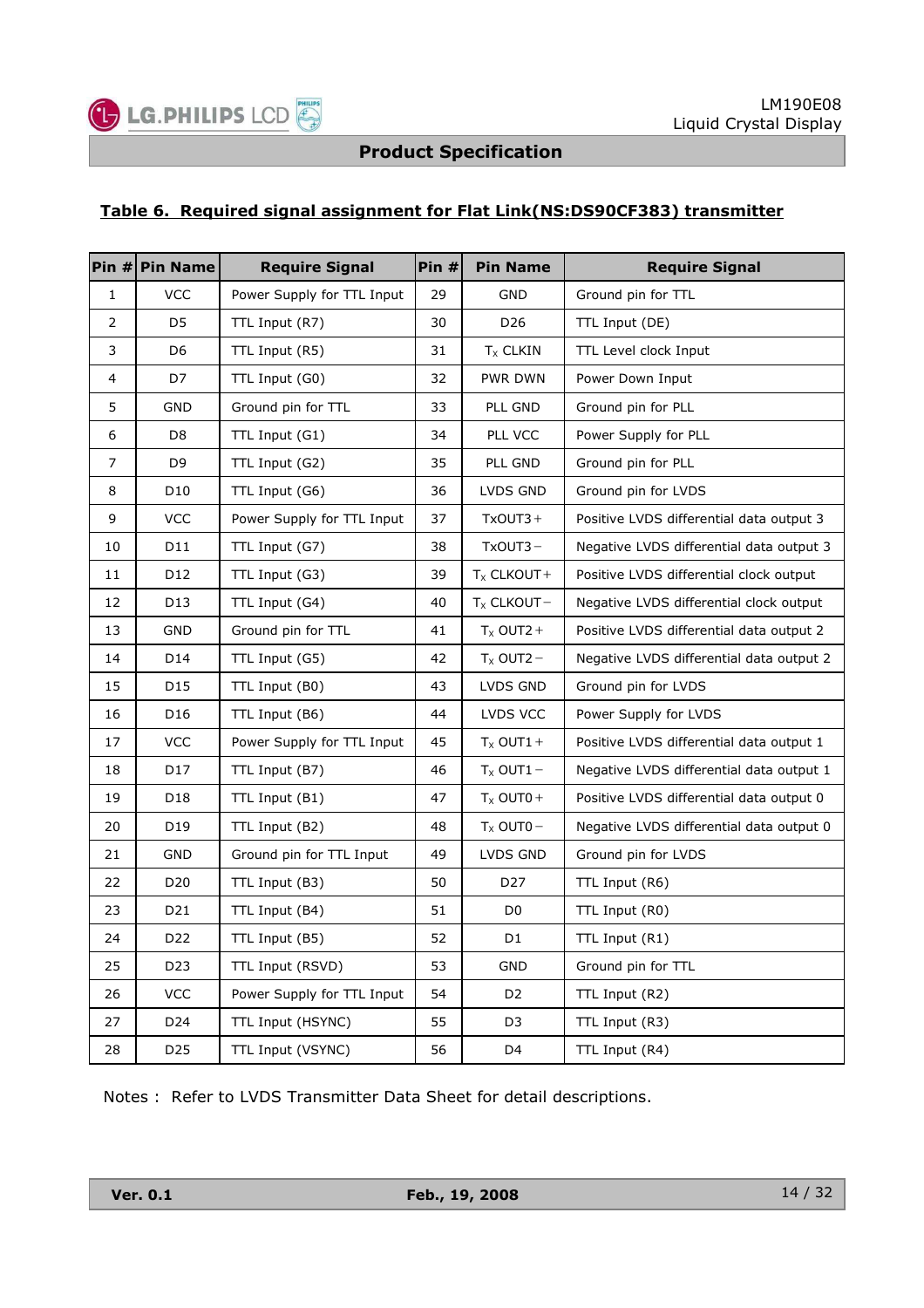

## **3-4. Signal timing specifications**

This is the signal timing required at the input of the User connector. All of the interface signal timing should be satisfied with the following specifications for it's proper operation.

## **Table 7. Timing table**

|               | Parameter               | Symbol                      | Min. | Typ.                         | Max.                     | Unit       | <b>Notes</b>                    |
|---------------|-------------------------|-----------------------------|------|------------------------------|--------------------------|------------|---------------------------------|
|               | Period                  | $\mathsf{t}_{\mathsf{CLK}}$ | 14.4 | 18.5                         | 23.2                     | ns         | Pixel frequency                 |
| $D_{CLK}$     | Frequency               | $f_{CLK}$                   | 43.2 | 54.0                         | 69.3                     | <b>MHz</b> | : Typ.108MHz                    |
|               | <b>Horizontal Valid</b> | $t_{HV}$                    | 640  | 640                          | 640                      | $t_{CLK}$  |                                 |
| Horizontal    | H Period Total          | $t_{HP}$                    | 672  | 844                          | 1022                     |            |                                 |
|               | Hsync Frequency         | $f_H$                       | 51.2 | 64.0                         | 82.1                     | <b>kHz</b> |                                 |
|               | Vertical Valid          | $t_{VV}$                    | 1024 | 1024                         | 1024                     |            |                                 |
| Vertical      | V Period Total          | $t_{VP}$                    | 1032 | 1066                         | 1536                     | $t_{HP}$   |                                 |
|               | <b>Vsync Frequency</b>  | $f_V$                       | 48   | 60                           | 77                       | Hz         |                                 |
| DE            | DE Setup Time           | $t_{SI}$                    | 4    | $\qquad \qquad \blacksquare$ | $\overline{\phantom{0}}$ |            |                                 |
| (Data Enable) | DE Hold Time            | $t_{HI}$                    | 4    | $\qquad \qquad$              | $\overline{\phantom{a}}$ | ns         | For D <sub>CLK</sub>            |
| Data          | Data Setup Time         | $t_{SD}$                    | 4    | $\overline{\phantom{0}}$     | $\overline{\phantom{a}}$ |            |                                 |
|               | Data Hold Time          | $t_{HD}$                    | 4    | -                            | -                        | ns         | For $\mathsf{D}_{\mathsf{CLK}}$ |

Note:

- 1. LM190E08-TLG5 is DE Only mode operation. The input of Hsync & Vsync signal does not have an effect on LCD normal operation.
- 2. The performance of the electro-optical characteristics may be influenced by variance of the vertical refresh rates.
- 3. Horizontal period should be even.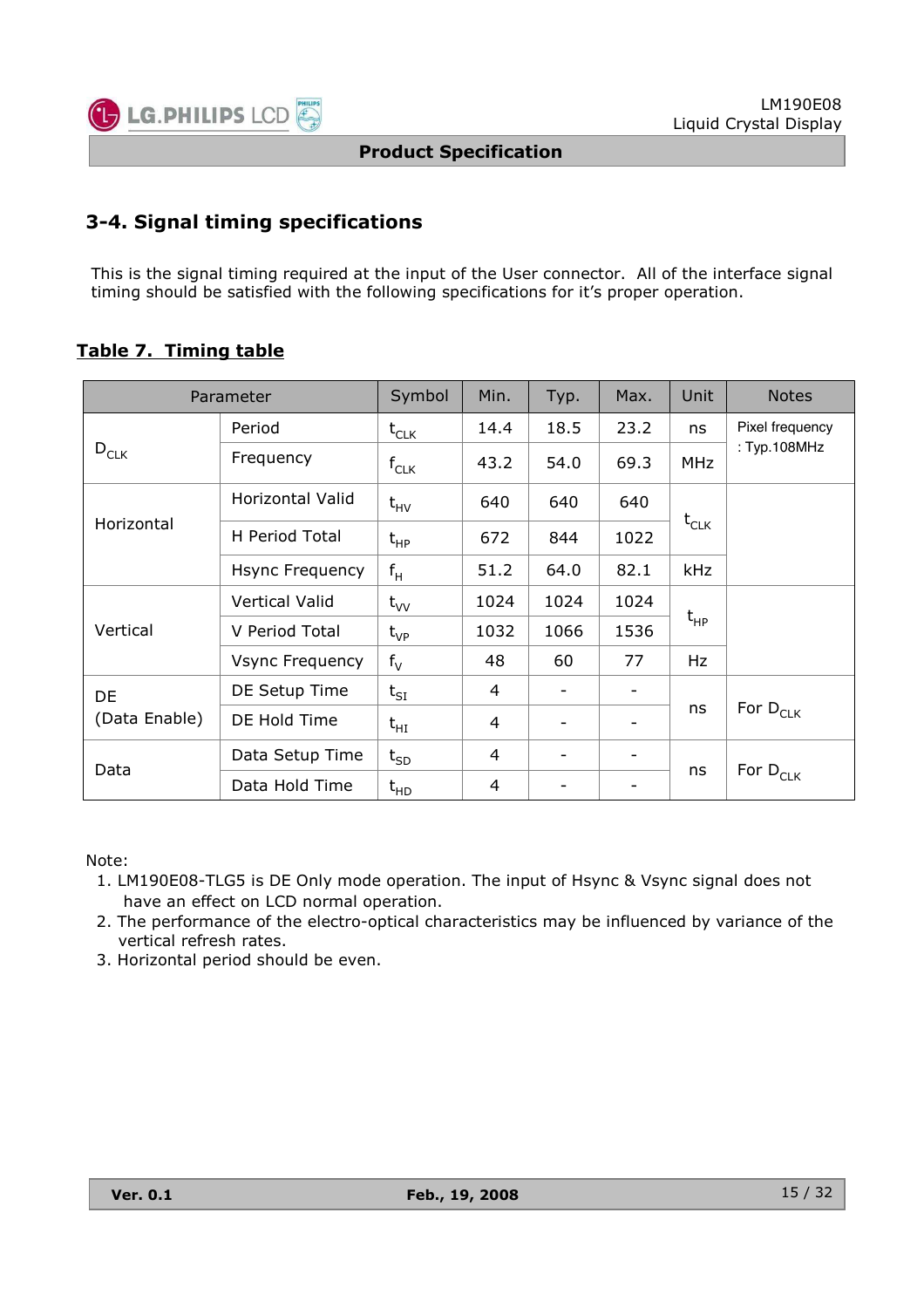

## **3-5. Signal timing waveforms**

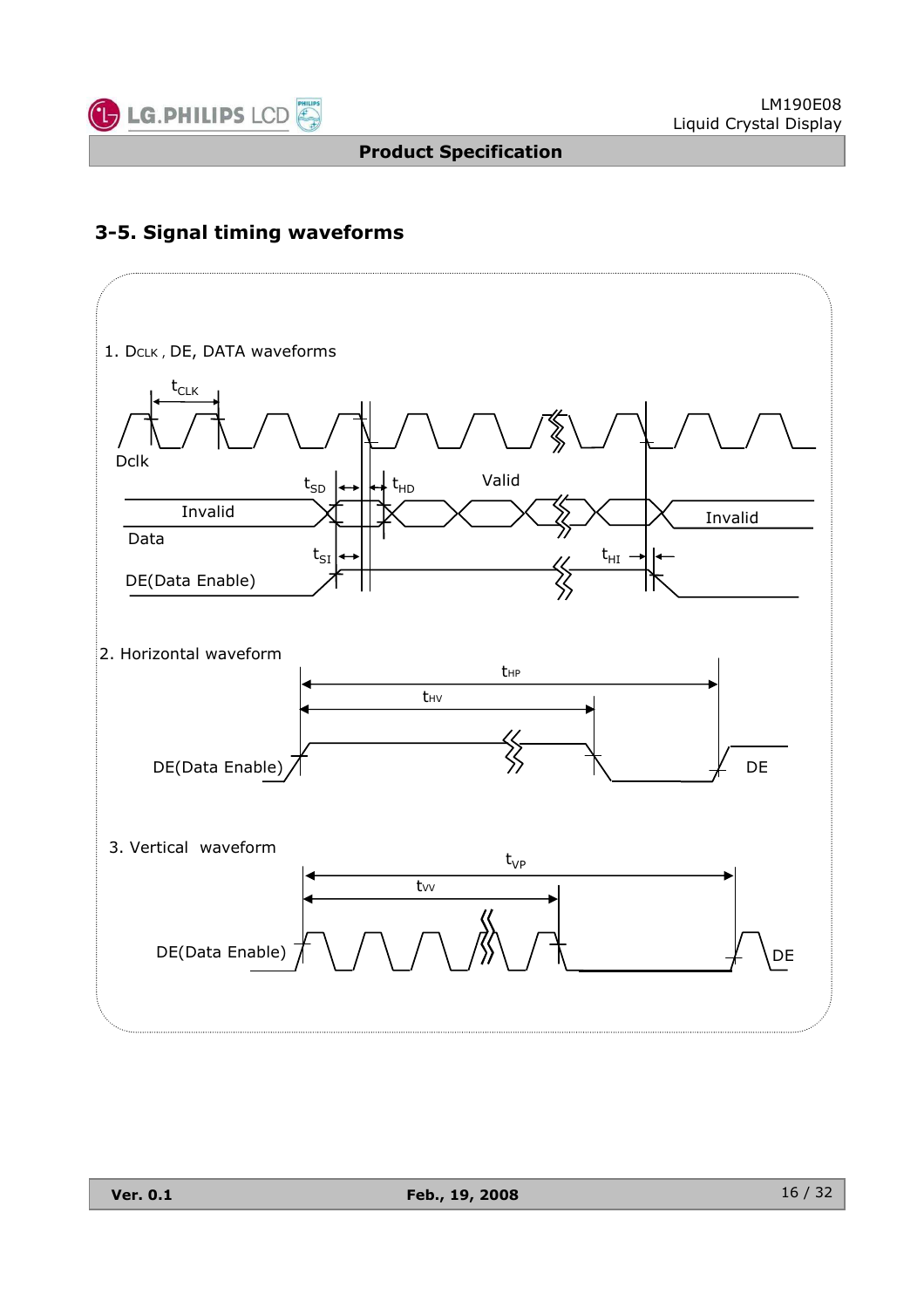

## **3-6. Color input data reference**

The brightness of each primary color (red,green and blue) is based on the 8bit gray scale data input for the color ; the higher the binary input, the brighter the color. The table below provides a reference for color versus data input.

#### **Table 8. Color data reference**

|                       |                                                                                              |                                         | <b>Input Color Data</b>                                      |                                                                                |                                                                                    |                                                                            |                                      |                                                                                                                                  |                                                                          |                                                        |                                                                                 |                                                                                                                      |                                                |                                                                                                              |                                                                                                                 |                                                                  |                                      |                                                                                                           |                                                                                                 |                                                                                      |                                                                    |                                                                                            |                                                |                                                                              |                                                                                                   |
|-----------------------|----------------------------------------------------------------------------------------------|-----------------------------------------|--------------------------------------------------------------|--------------------------------------------------------------------------------|------------------------------------------------------------------------------------|----------------------------------------------------------------------------|--------------------------------------|----------------------------------------------------------------------------------------------------------------------------------|--------------------------------------------------------------------------|--------------------------------------------------------|---------------------------------------------------------------------------------|----------------------------------------------------------------------------------------------------------------------|------------------------------------------------|--------------------------------------------------------------------------------------------------------------|-----------------------------------------------------------------------------------------------------------------|------------------------------------------------------------------|--------------------------------------|-----------------------------------------------------------------------------------------------------------|-------------------------------------------------------------------------------------------------|--------------------------------------------------------------------------------------|--------------------------------------------------------------------|--------------------------------------------------------------------------------------------|------------------------------------------------|------------------------------------------------------------------------------|---------------------------------------------------------------------------------------------------|
|                       | Color                                                                                        |                                         |                                                              |                                                                                |                                                                                    | Red                                                                        |                                      |                                                                                                                                  |                                                                          |                                                        |                                                                                 |                                                                                                                      | Green                                          |                                                                                                              |                                                                                                                 |                                                                  |                                      |                                                                                                           |                                                                                                 |                                                                                      |                                                                    | <b>Blue</b>                                                                                |                                                |                                                                              |                                                                                                   |
|                       |                                                                                              |                                         | <b>MSB</b>                                                   |                                                                                |                                                                                    |                                                                            |                                      | <b>LSB</b>                                                                                                                       |                                                                          |                                                        | <b>MSB</b>                                                                      |                                                                                                                      |                                                |                                                                                                              |                                                                                                                 | <b>LSB</b>                                                       |                                      |                                                                                                           | <b>MSB</b>                                                                                      |                                                                                      |                                                                    |                                                                                            |                                                | <b>LSB</b>                                                                   |                                                                                                   |
|                       |                                                                                              | R <sub>7</sub>                          | R6l                                                          | R <sub>5</sub>                                                                 |                                                                                    |                                                                            | R4R3R2R1R0                           |                                                                                                                                  |                                                                          |                                                        |                                                                                 |                                                                                                                      |                                                |                                                                                                              | G7 G6 G5 G4 G3 G2 G1 G0                                                                                         |                                                                  |                                      |                                                                                                           | <b>B7B6B5</b>                                                                                   |                                                                                      |                                                                    | B4B3B2B1                                                                                   |                                                |                                                                              | B <sub>0</sub>                                                                                    |
| <b>Basic</b><br>Color | <b>Black</b><br>Red (255)<br>Green (255)<br>Blue (255)<br>Cyan<br>Magenta<br>Yellow<br>White | 0<br>1<br>0<br>0<br>0<br>1<br>1<br>1    | 0<br>1<br>0<br>0<br>0<br>1<br>1<br>1                         | $\mathbf 0$<br>1<br>$\mathbf 0$<br>0<br>0<br>$\mathbf{1}$<br>$\mathbf{1}$<br>1 | $\mathbf 0$<br>1<br>0<br>0<br>0<br>$\mathbf 1$<br>$\mathbf{1}$<br>$\mathbf 1$      | 0<br>1<br>0<br>0<br>0<br>1<br>1<br>1                                       | 0<br>1<br>0<br>0<br>0<br>1<br>1<br>1 | $\mathbf 0$<br>1<br>$\mathbf 0$<br>$\mathbf 0$<br>0<br>$\mathbf{1}$<br>1<br>$\mathbf{1}$                                         | 0<br>1<br>$\mathbf 0$<br>$\mathbf 0$<br>0<br>1<br>1<br>1                 | $\mathbf 0$<br>0<br>1<br>0<br>1<br>0<br>1<br>1         | 0<br>0<br>$\mathbf 1$<br>0<br>1<br>0<br>1<br>$\mathbf 1$                        | 0<br>0<br>$\mathbf{1}$<br>$\overline{0}$<br>1<br>0<br>1<br>$\mathbf{1}$                                              | 0<br>0<br>1<br>0<br>1<br>0<br>1<br>1           | $\mathbf 0$<br>$\mathbf 0$<br>1<br>$\overline{0}$<br>1<br>0<br>1<br>$\mathbf 1$                              | $\mathbf 0$<br>0<br>1<br>0<br>1<br>0<br>1<br>$\mathbf 1$                                                        | $\boldsymbol{0}$<br>0<br>1<br>0<br>1<br>0<br>1<br>1              | 0<br>0<br>1<br>0<br>1<br>0<br>1<br>1 | 0<br>0<br>0<br>$\mathbf 1$<br>$\mathbf 1$<br>$\mathbf 1$<br>0<br>$\mathbf 1$                              | 0<br>$\overline{0}$<br>0<br>1<br>1<br>$\mathbf{1}$<br>0<br>1                                    | 0<br>0<br>$\mathbf 0$<br>1<br>1<br>1<br>0<br>1                                       | $\mathbf 0$<br>0<br>0<br>1<br>1<br>$\mathbf 1$<br>0<br>$\mathbf 1$ | 0<br>0<br>0<br>1<br>1<br>1<br>0<br>1                                                       | 0<br>0<br>0<br>1<br>1<br>$\mathbf 1$<br>0<br>1 | $\mathbf 0$<br>0<br>0<br>$\mathbf 1$<br>1<br>$\mathbf 1$<br>0<br>$\mathbf 1$ | $\mathbf 0$<br>$\mathbf 0$<br>$\mathbf 0$<br>1<br>1<br>$\mathbf 1$<br>$\mathbf 0$<br>$\mathbf{1}$ |
| Red                   | Red(000)<br>Dark<br>Red(001)<br>Red(002)<br>Red(253)<br>Red(254)<br>Red(255) Bright          | $\overline{0}$<br>0<br>0<br>1<br>1<br>1 | $\overline{0}$<br>0<br>0<br>$\mathbf{1}$<br>$\mathbf 1$<br>1 | $\overline{0}$<br>0<br>0<br>-<br>1<br>1<br>$\mathbf 1$                         | 0<br>$\mathbf 0$<br>0<br>÷<br>$\overline{a}$<br>$\mathbf 1$<br>1<br>$\mathbf 1$    | 0<br>$\mathbf 0$<br>0<br>$\overline{\phantom{0}}$<br>1<br>$\mathbf 1$<br>1 | 0<br>0<br>0<br>1<br>1<br>1           | $\overline{0}$<br>$\mathbf 0$<br>$\mathbf{1}$<br>L.<br>$\overline{\phantom{0}}$<br>$\overline{0}$<br>$\mathbf{1}$<br>$\mathbf 1$ | $\mathbf 0$<br>$\mathbf{1}$<br>$\overline{0}$<br>۰<br>1<br>0<br>1        | $\overline{0}$<br>0<br>0<br>$\mathbf 0$<br>0<br>0      | 0<br>0<br>0<br>$\overline{a}$<br>0<br>0<br>0                                    | $\overline{0}$<br>0<br>$\overline{0}$<br>$\overline{\phantom{0}}$<br>$\overline{0}$<br>$\overline{0}$<br>$\mathbf 0$ | $\mathbf 0$<br>0<br>0<br>0<br>0<br>0           | $\overline{0}$<br>$\mathbf 0$<br>0<br>$\qquad \qquad \blacksquare$<br>$\mathbf 0$<br>0<br>$\mathbf 0$        | $\overline{0}$<br>$\mathbf 0$<br>0<br>۰<br>$\qquad \qquad \blacksquare$<br>$\mathbf 0$<br>0<br>$\boldsymbol{0}$ | $\overline{0}$<br>$\mathbf 0$<br>0<br>0<br>0<br>0                | 0<br>0<br>0<br>0<br>0<br>0           | $\overline{0}$<br>$\mathbf 0$<br>$\overline{0}$<br>۳<br>-<br>$\overline{0}$<br>$\mathbf 0$<br>$\mathbf 0$ | $\overline{0}$<br>$\mathbf 0$<br>$\overline{0}$<br>$\overline{0}$<br>$\mathbf 0$<br>$\mathbf 0$ | $\mathbf 0$<br>$\boldsymbol{0}$<br>$\overline{0}$<br>$\mathbf 0$<br>$\mathbf 0$<br>0 | $\overline{0}$<br>0<br>0<br>-<br>0<br>0<br>$\mathbf 0$             | $\overline{0}$<br>0<br>0<br>$\overline{\phantom{a}}$<br>$\overline{0}$<br>0<br>$\mathbf 0$ | $\overline{0}$<br>0<br>0<br>0<br>0<br>0        | 0<br>$\mathbf 0$<br>0<br>$\mathbf 0$<br>$\mathbf 0$<br>$\mathbf 0$           | $\mathbf 0$<br>$\mathbf 0$<br>$\overline{0}$<br>$\mathbf 0$<br>$\mathbf 0$<br>$\mathbf 0$         |
| Green                 | Green(000) Dark<br>Green(001)<br>Green(002)<br>Green(253)<br>Green(254)<br>Green(255)Bright  | 0<br>0<br>0<br>0<br>0<br>0              | $\mathbf 0$<br>0<br>0<br>0<br>0<br>0                         | $\mathbf 0$<br>0<br>0<br>$\overline{a}$<br>0<br>0<br>0                         | 0<br>0<br>0<br>$\overline{\phantom{0}}$<br>$\overline{\phantom{0}}$<br>0<br>0<br>0 | 0<br>0<br>0<br>0<br>0<br>0                                                 | 0<br>0<br>0<br>0<br>0<br>0           | $\overline{0}$<br>$\overline{0}$<br>0<br>L,<br>$\overline{\phantom{0}}$<br>$\overline{0}$<br>0<br>$\mathbf 0$                    | $\overline{0}$<br>0<br>0<br>$\overline{a}$<br>۰<br>0<br>0<br>$\mathbf 0$ | 0<br>0<br>0<br>$\overline{\phantom{0}}$<br>1<br>1<br>1 | 0<br>0<br>0<br>$\qquad \qquad -$<br>$\mathbf{1}$<br>$\mathbf{1}$<br>$\mathbf 1$ | 0<br>0<br>0<br>$\blacksquare$<br>$\overline{\phantom{a}}$<br>$\mathbf{1}$<br>$\mathbf{1}$<br>$\mathbf{1}$            | $\mathbf 0$<br>0<br>0<br>1<br>1<br>$\mathbf 1$ | $\overline{0}$<br>$\mathbf 0$<br>0<br>$\overline{\phantom{0}}$<br>$\mathbf 1$<br>$\mathbf{1}$<br>$\mathbf 1$ | 0<br>0<br>0<br>$\overline{\phantom{0}}$<br>$\overline{\phantom{0}}$<br>$\mathbf 1$<br>1<br>$\mathbf 1$          | 0<br>0<br>1<br>$\overline{\phantom{0}}$<br>0<br>1<br>$\mathbf 1$ | 0<br>1<br>0<br>1<br>0<br>1           | $\overline{0}$<br>$\overline{0}$<br>0<br>L<br>$\overline{a}$<br>0<br>0<br>$\mathbf 0$                     | $\overline{0}$<br>$\mathbf 0$<br>0<br>۳<br>0<br>0<br>0                                          | 0<br>$\mathbf 0$<br>0<br>0<br>0<br>0                                                 | 0<br>0<br>0<br>-<br>0<br>0<br>0                                    | 0<br>0<br>0<br>$\overline{\phantom{a}}$<br>$\overline{\phantom{a}}$<br>0<br>0<br>0         | $\mathbf 0$<br>0<br>0<br>0<br>0<br>0           | $\mathbf 0$<br>0<br>0<br>0<br>0<br>0                                         | $\mathbf 0$<br>$\mathbf 0$<br>0<br>0<br>$\overline{0}$<br>$\overline{0}$                          |
| <b>Blue</b>           | Blue(000)<br>Dark<br>Blue(001)<br>Blue(002)<br>Blue(253)<br>Blue(254)<br>Blue(255) Bright    | 0<br>0<br>0<br>0<br>0<br>0              | 0<br>0<br>0<br>0<br>0<br>0                                   | 0<br>0<br>0<br>$\overline{a}$<br>0<br>0<br>0                                   | 0<br>0<br>0<br>$\blacksquare$<br>$\overline{0}$<br>0<br>0                          | 0<br>0<br>0<br>0<br>0<br>0                                                 | 0<br>0<br>0<br>0<br>0<br>0           | 0<br>0<br>0<br>$\overline{\phantom{0}}$<br>$\mathbf 0$<br>0<br>0                                                                 | $\overline{0}$<br>0<br>0<br>$\overline{\phantom{0}}$<br>0<br>0<br>0      | $\mathbf 0$<br>0<br>0<br>0<br>0<br>0                   | 0<br>0<br>0<br>$\qquad \qquad -$<br>0<br>0<br>0                                 | 0<br>0<br>0<br>$\overline{\phantom{0}}$<br>0<br>0<br>0                                                               | 0<br>0<br>0<br>0<br>0<br>0                     | $\overline{0}$<br>0<br>0<br>$\overline{\phantom{0}}$<br>0<br>0<br>0                                          | 0<br>0<br>0<br>$\qquad \qquad -$<br>0<br>0<br>0                                                                 | 0<br>0<br>0<br>$\overline{\phantom{0}}$<br>0<br>0<br>0           | 0<br>0<br>0<br>0<br>0<br>0           | 0<br>0<br>0<br>$\overline{a}$<br>$\mathbf 1$<br>1<br>1                                                    | 0<br>$\overline{0}$<br>0<br>1<br>$\mathbf{1}$<br>1                                              | 0<br>0<br>0<br>1<br>1                                                                | 0<br>0<br>0<br>-<br>1<br>1<br>1                                    | 0<br>0<br>0<br>$\overline{\phantom{a}}$<br>1<br>1<br>$\mathbf 1$                           | 0<br>0<br>0<br>1<br>1<br>1                     | 0<br>0<br>$\mathbf{1}$<br>L,<br>0<br>1<br>$\mathbf 1$                        | $\overline{0}$<br>1<br>0<br>$\mathbf{1}$<br>$\mathbf 0$<br>$\mathbf 1$                            |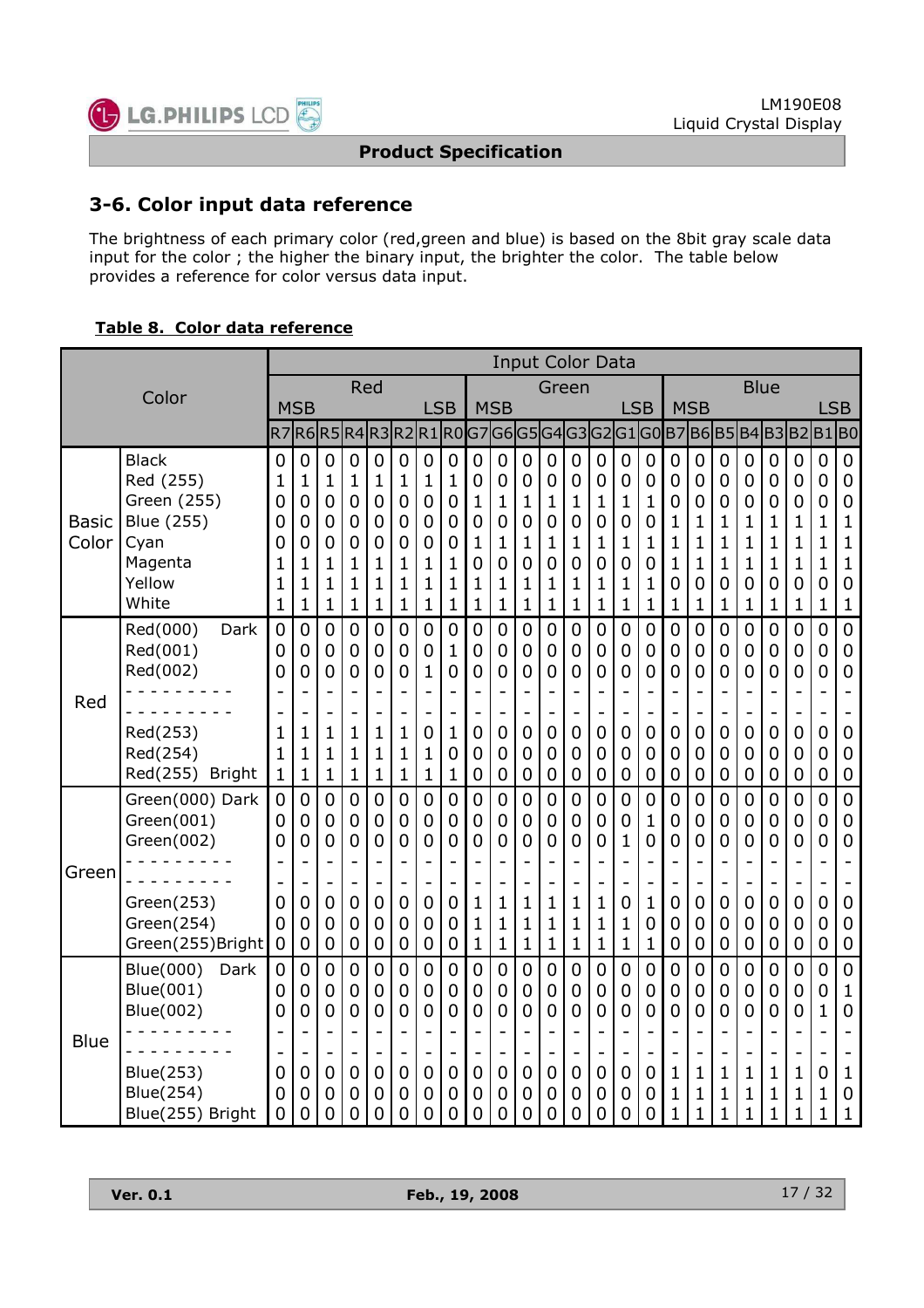

## **3-7. Power sequence**



#### **Table 9. Power sequence**

|           |      | Units                    |                          |    |
|-----------|------|--------------------------|--------------------------|----|
| Parameter | Min  | Typ                      | Max                      |    |
| Τ1        | 0.5  |                          | 10                       | ms |
| Τ2        | 0.01 | -                        | 50                       | ms |
| T3        | 200  | -                        | -                        | ms |
| T4        | 200  |                          | $\overline{\phantom{a}}$ | ms |
| T5        | 0.01 | $\overline{\phantom{0}}$ | 50                       | ms |
| Т7        | 500  | -                        | -                        | ms |

Notes :

- 1. Please avoid floating state of interface signal at invalid period.
- 2. When the interface signal is invalid, be sure to pull down the power supply for LCD  $V_{\text{LCD}}$  to 0V.
- 3. Lamp power must be turn on after power supply for LCD an interface signal are valid.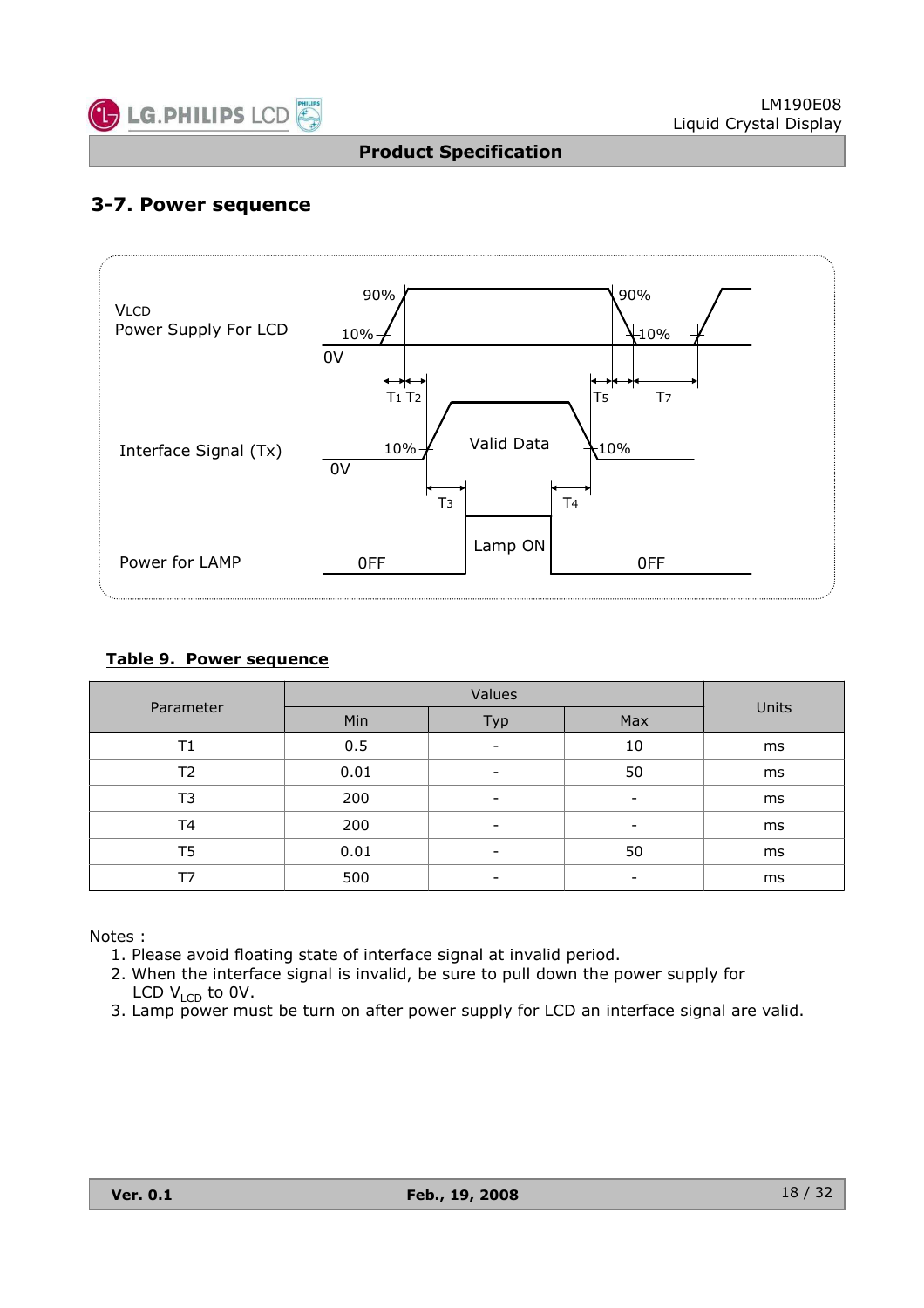

## **3-8. V<sub>LCD</sub> Power dip condition**

#### **FIG. 6 Power dip condition**



1) Dip condition

 $3.5V \leq V_{LCD}$  4.5V,  $t_d \leq 20ms$ 

#### 2)  $V_{LCD}$  < 3.5V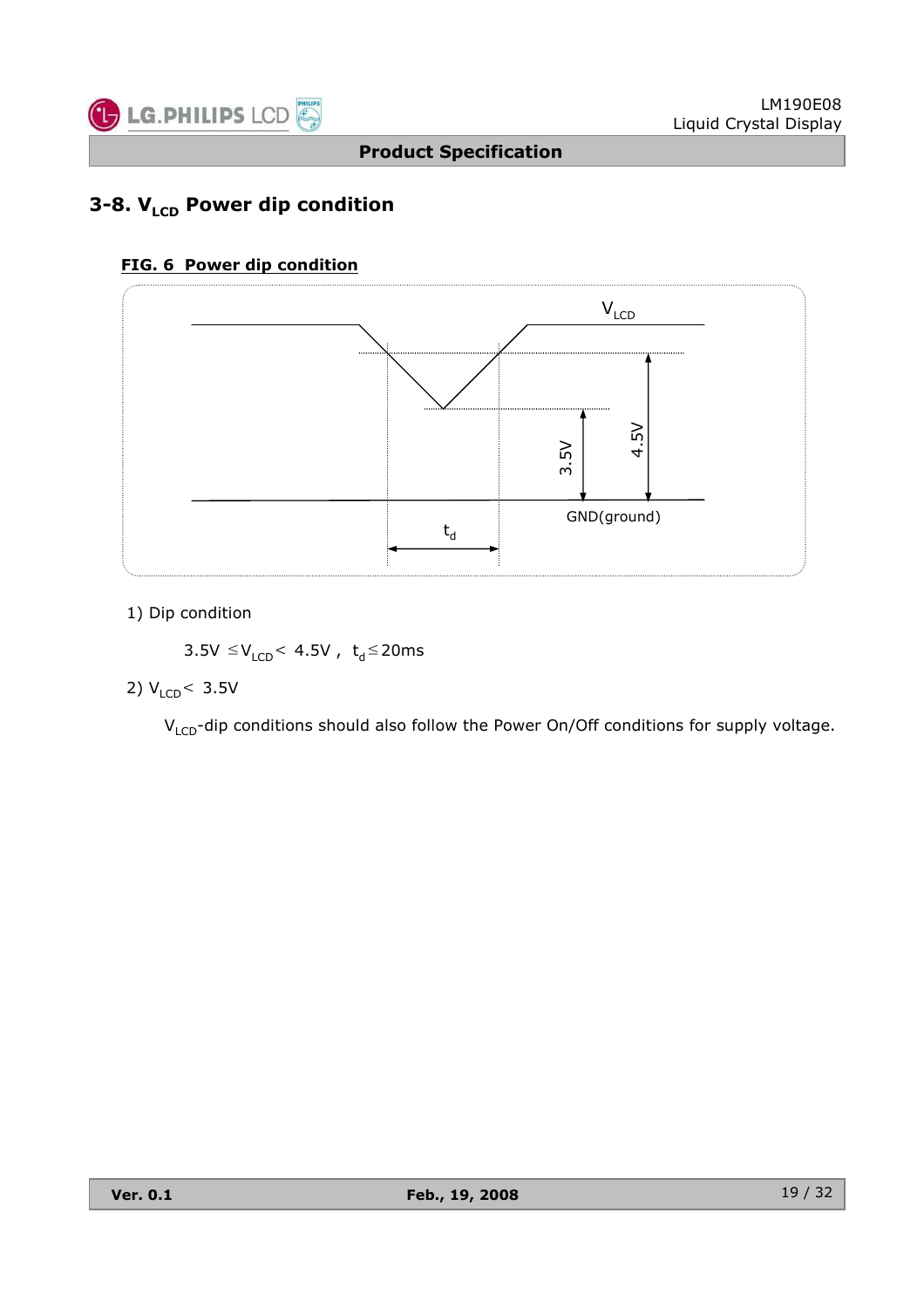

## **4. Optical specification**

Optical characteristics are determined after the unit has been 'ON' for 30 minutes in a dark environment at 25°C. The values specified are at an approximate distance 50cm from the LCD surface at a viewing angle of  $\Phi$  and  $\theta$  equal to 0 °.

FIG. 7 presents additional information concerning the measurement equipment and method.

#### **FIG. 7 Optical characteristic measurement equipment and method**



Table 10. Optical characteristics Ta= 25°C, V<sub>LCD</sub>=5.0V, fv=60Hz f<sub>CLK</sub>=54MHz, IBL=7.5mA

|                                                       | Parameter                      |                                     | Symbol               |                          | Values |                          | Units             | <b>Notes</b>   |
|-------------------------------------------------------|--------------------------------|-------------------------------------|----------------------|--------------------------|--------|--------------------------|-------------------|----------------|
|                                                       |                                |                                     |                      | Min                      | Typ    | Max                      |                   |                |
| <b>Contrast Ratio</b>                                 |                                |                                     | <b>CR</b>            | 500                      | 800    | $\blacksquare$           |                   | 1              |
| Surface Luminance, white                              |                                |                                     | $L_{WH}$             | 250                      | 300    | $\overline{\phantom{a}}$ | cd/m <sup>2</sup> | $\overline{2}$ |
| Luminance Variation                                   |                                |                                     | 9P<br>$\delta$ white | 75                       |        |                          | $\frac{0}{0}$     | 3              |
|                                                       | <b>Rise Time</b><br>Decay Time |                                     | $Tr_R$               | $\overline{\phantom{a}}$ | 1.3    | 2.6                      | <sub>ms</sub>     | $\overline{4}$ |
| Response Time                                         |                                |                                     | $Tr_D$               | $\blacksquare$           | 3.7    | 7.4                      | ms                | $\overline{4}$ |
|                                                       |                                | <b>RED</b>                          | <b>Rx</b>            |                          | 0.640  |                          |                   |                |
|                                                       |                                |                                     | Ry                   |                          | 0.335  |                          |                   |                |
|                                                       |                                | <b>GREEN</b>                        | Gx                   |                          | 0.298  |                          |                   |                |
| <b>Color Coordinates</b>                              |                                |                                     | Gy                   | Typ                      | 0.608  | Typ                      |                   |                |
| [CIE1931]                                             |                                | <b>BLUE</b>                         | <b>Bx</b>            | $-0.03$                  | 0.147  | $+0.03$                  |                   |                |
|                                                       |                                |                                     | By                   |                          | 0.070  |                          |                   |                |
|                                                       |                                | <b>WHITE</b>                        | <b>Wx</b>            |                          | 0.313  |                          |                   |                |
|                                                       |                                |                                     | Wy                   |                          | 0.329  |                          |                   |                |
| Viewing Angle (CR>5)                                  |                                |                                     |                      |                          |        |                          |                   |                |
|                                                       |                                | x axis, right( $\phi = 0^{\circ}$ ) | $\theta$ r           | 75                       | 88     |                          | Degree            | 5              |
|                                                       |                                | x axis, left ( $\phi$ =180°)        | $\theta$             | 75                       | 88     |                          |                   |                |
|                                                       |                                | y axis, up $(\phi = 90^\circ)$      | $\theta$ u           | 70                       | 85     |                          |                   |                |
|                                                       |                                | y axis, down $(\phi=270^\circ)$     | $\theta$ d           | 70                       | 85     |                          |                   |                |
| Viewing Angle (CR>10)                                 |                                |                                     |                      |                          |        |                          |                   |                |
|                                                       |                                | x axis, right( $\phi = 0^{\circ}$ ) | $\theta$ r           | 70                       | 85     |                          | Degree            | 5              |
|                                                       |                                | x axis, left ( $\phi$ =180°)        | $\theta$             | 70                       | 85     |                          |                   |                |
|                                                       |                                | y axis, up $(\phi = 90^\circ)$      | $\theta$ u           | 60                       | 75     |                          |                   |                |
|                                                       |                                | y axis, down $(\phi=270^\circ)$     | $\theta$ d           | 70                       | 85     |                          |                   |                |
| Crosstalk                                             |                                |                                     |                      |                          |        | 1.5                      | $\frac{0}{0}$     |                |
| Luminance uniformity -<br>Angular dependence (TCO'03) |                                |                                     | LR.                  | $\overline{\phantom{a}}$ |        | 1.7                      |                   | 6              |
| Color grayscale linearity                             |                                |                                     | $\Delta u'v'$        |                          | 0.018  |                          |                   | 8              |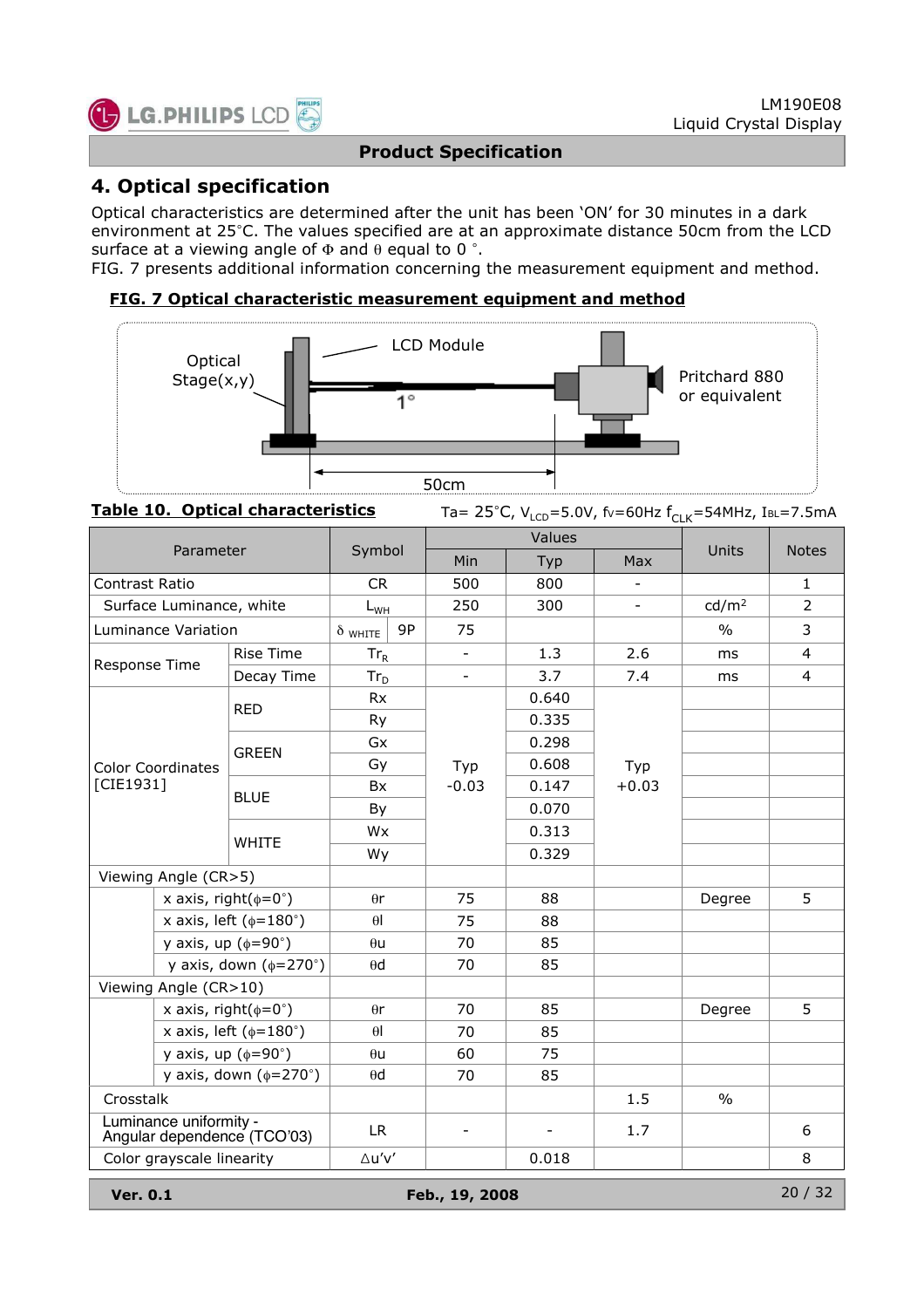

#### Notes :

1. Contrast ratio(CR) is defined mathematically as :It is measured at center point(1)

Surface luminance with all white pixels Contrast ratio = --------------------------------------------------------- Surface luminance with all black pixels

- 2. Surface luminance is the luminance value at center 1 point(1) across the LCD surface 50cm from the surface with all pixels displaying white. For more information see FIG 8.
- 3. The variation in surface luminance,  $\delta$  white is defined as

Minimum (P1,P2 …..P9) δ WHITE = --------------------------------------------- \*100 Maximum (P1,P2 …..P9)

For more information see Figure 8.

#### **FIG. 8 Luminance measuring point**

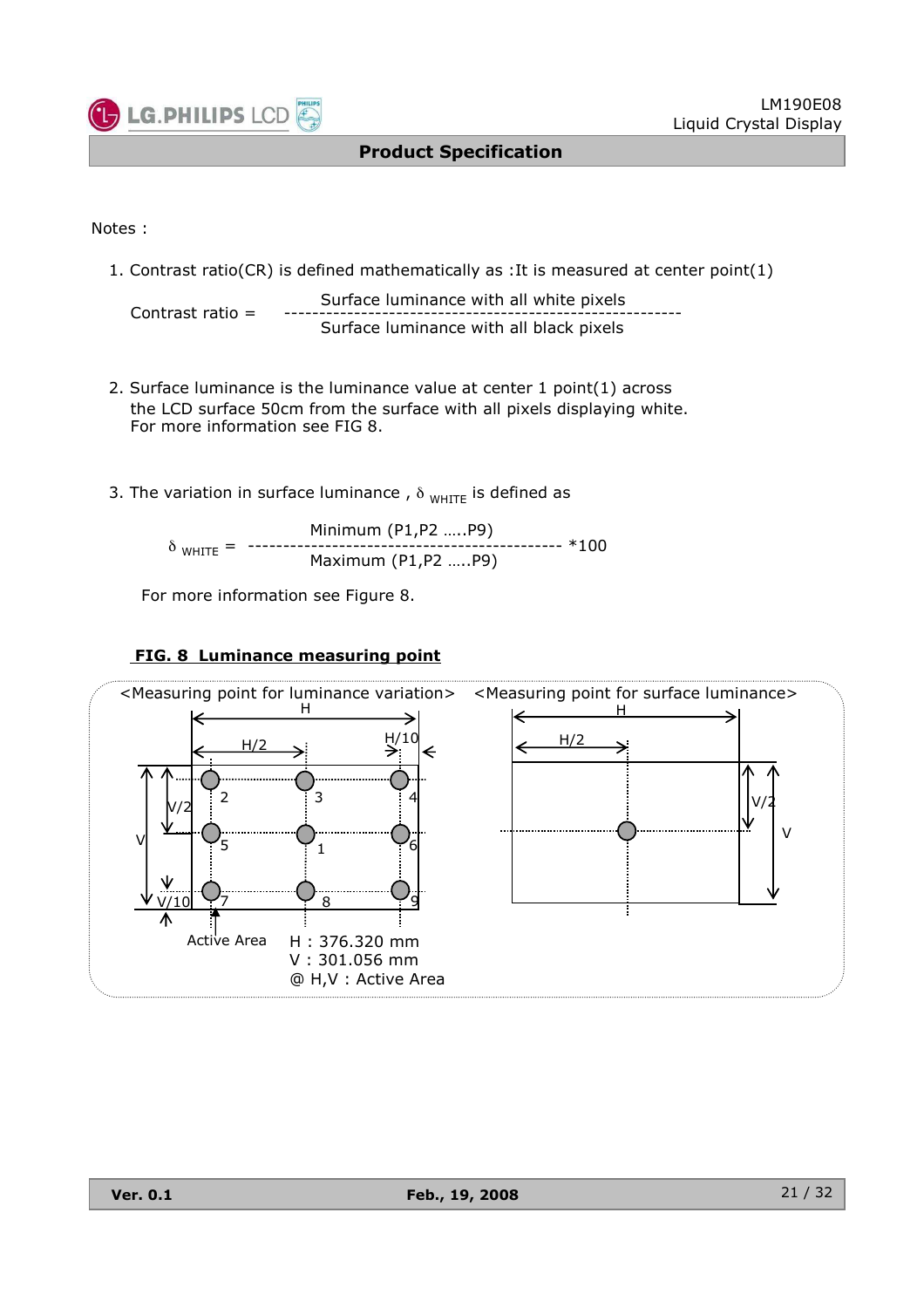

#### Notes :

4. Response time is the time required for the display to transition from black to white (Decay Time,  $Tr_D$ ) and from white to black (Rise Time,  $Tr_R$ ) The sampling rate is 2,500 sample/sec. For additional information see FIG. 9.

The response time is defined as the following figure and shall be measured by switching the input signal for each gray to gray.

#### **FIG. 9 Response time**



5. Viewing angle is the angle at which the contrast ratio is greater than 10 or 5. The angles are determined for the horizontal or x axis and the vertical or y axis with respect to the z axis which is normal to the LCD surface. For more information see FIG. 10 .

#### **FIG. 10 Viewing angle**

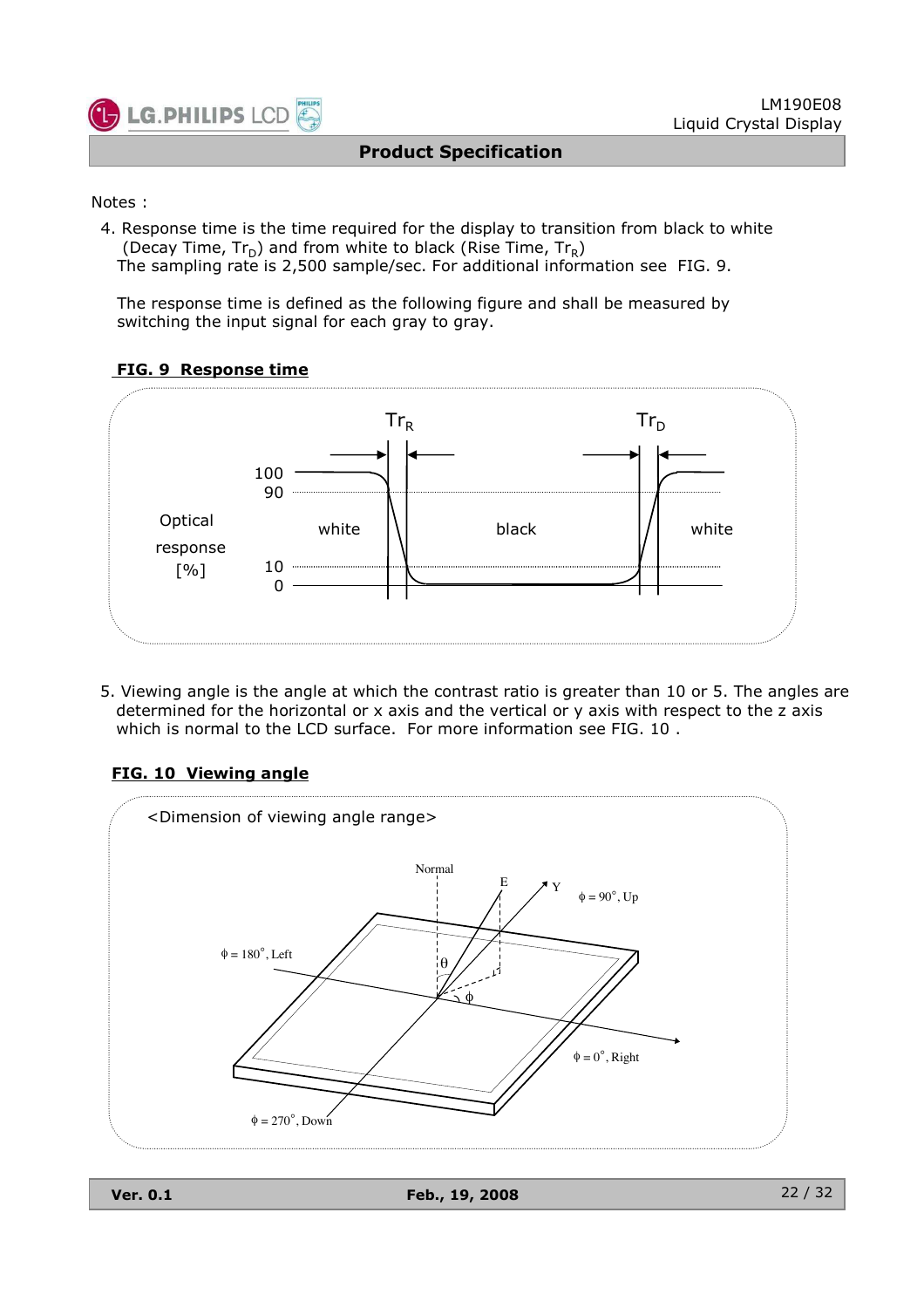

```
Notes :
```
6. Luminance Uniformity - angular – dependence (LR& TB)

TCO '03 Luminance uniformity – angular dependence, is the capacity of the VDU to present the same Luminance level independently of the viewing direction. The angular-dependent luminance uniformity is calculated as the ratio of maximum luminance to minimum luminance in the specified measurement areas.

- Test pattern : 80% white pattern
- Test point : 2-point
- Test distance :  $D * 1.5 = 72.39$ cm
- Test method : L<sub>R</sub> = ((L<sub>max.+30deg.</sub> / L<sub>min. +30deg.</sub>) + (L<sub>max.-30deg.</sub> / L<sub>min.-30deg.</sub>)) / 2  $T_B = ((L_{\text{max.+15deg.}} / L_{\text{min. +15deg.}}))$





7. Gray scale specification

#### **Table 11. Gray scale**

| Gray level       | Luminance [%] (Typ) |
|------------------|---------------------|
| L0               | O                   |
| L31              | 0.97                |
| L63              | 4.61                |
| L95              | 11.39               |
| L127             | 21.58               |
| L <sub>159</sub> | 35.37               |
| L <sub>191</sub> | 52.95               |
| L223             | 74.45               |
| L255             | 100                 |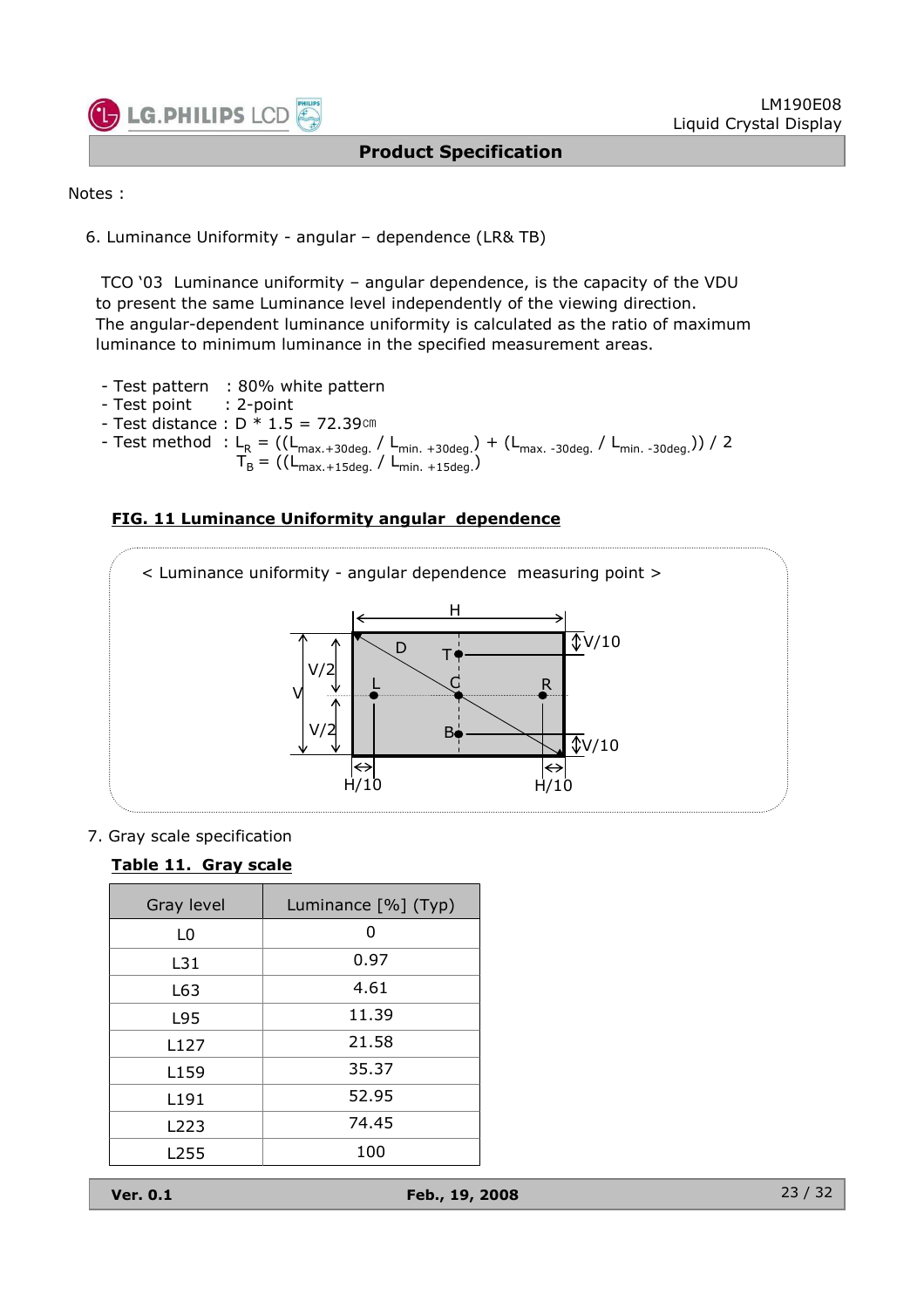

Notes :

8. Color grayscale linearity, ∆u'v' is defined as

$$
\sqrt{\left(u^{\top}{}_{A}-u^{\top}{}_{B}\right)^{2}+\left(v^{\top}{}_{A}-v^{\top}{}_{B}\right)^{2}}
$$

Where indices A and B are the two gray levels found to have the largest color differences between them.

i.e. get the largest  $\Delta u'$  and  $\Delta v'$  of each 6pairs of u' and v' and calculate  $\Delta u'v'$ .

- -Test pattern : 100% full white pattern with a test pattern as shown FIG.12 Squares of 40mm by 40mm in size, filled with 255, 225, 195, 165, 135 and 105 grayscale steps should be arranged in the center of the screen.
- -Test method
	- First gray step : move a square of 255 gray level should be moved into the center of the screen and measure luminance and u' and v' coordinates.
	- Next gray step : move a 255 gray square into the center and measure both luminance and u' and v' coordinates.

The same procedure shall then be repeated for gray steps 195, 165, 135 and 105.

| 40mm                  |  |
|-----------------------|--|
|                       |  |
| $\overline{A}$ > 40mm |  |
|                       |  |
|                       |  |
|                       |  |
|                       |  |
|                       |  |
|                       |  |
|                       |  |
|                       |  |
|                       |  |
|                       |  |
|                       |  |
|                       |  |
|                       |  |
|                       |  |
|                       |  |
|                       |  |
|                       |  |
|                       |  |
|                       |  |
|                       |  |
|                       |  |

#### **FIG. 12 Color grayscale linearity**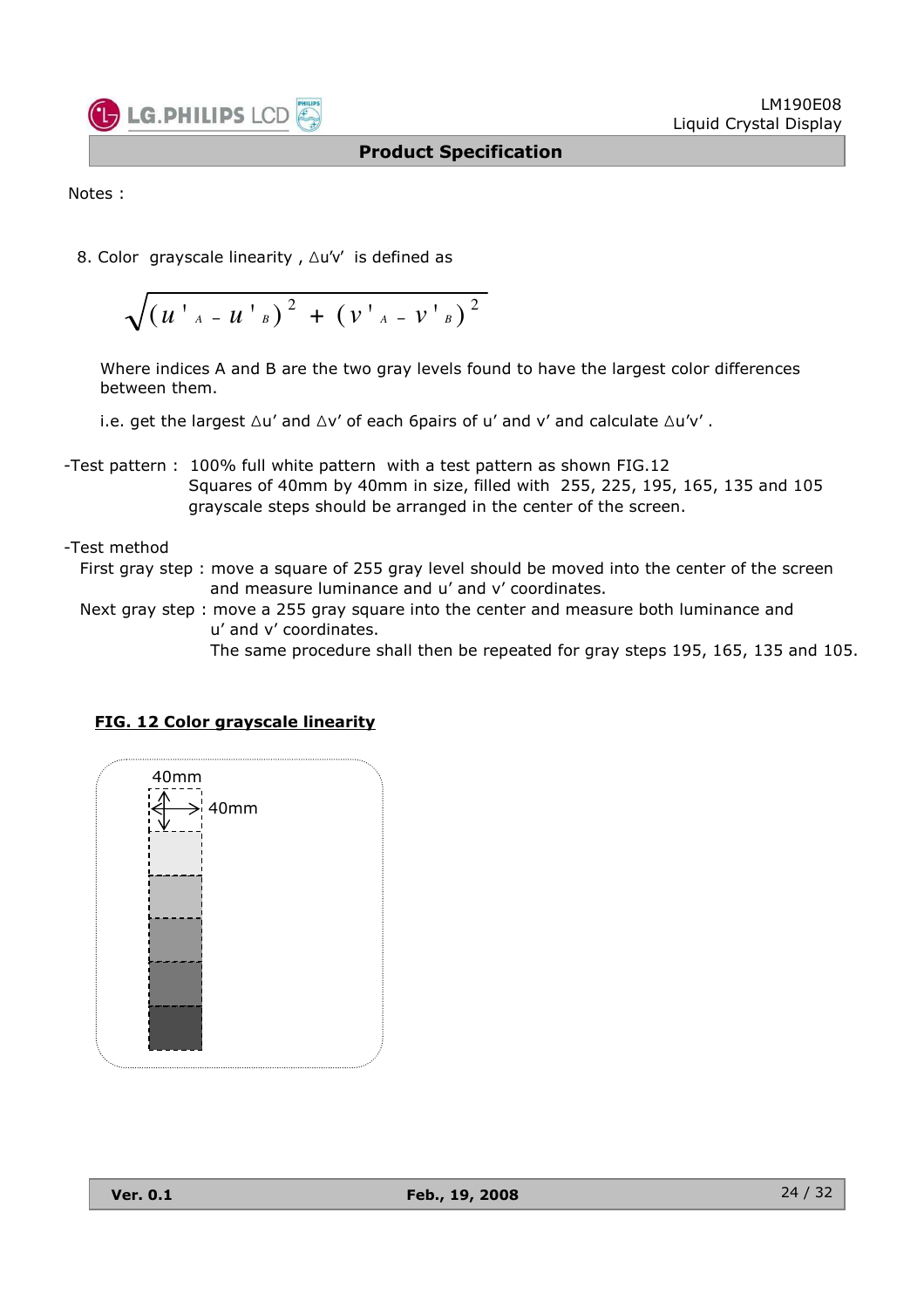

## **5. Mechanical characteristics**

The contents provide general mechanical characteristics. In addition the figures in the next page are detailed mechanical drawing of the LCD.

|  |  |  | <b>Table 12. Mechanical characteristics</b> |
|--|--|--|---------------------------------------------|
|--|--|--|---------------------------------------------|

|                                                                                      | Horizontal                 | 396.0 mm             |  |  |  |  |
|--------------------------------------------------------------------------------------|----------------------------|----------------------|--|--|--|--|
| Outline dimension                                                                    | Vertical                   | $324.0 \text{ mm}$   |  |  |  |  |
|                                                                                      | Depth                      | $15.5 \text{ mm}$    |  |  |  |  |
| Bezel area                                                                           | Horizontal                 | 380.3 mm             |  |  |  |  |
|                                                                                      | Vertical                   | $305.0 \; \text{mm}$ |  |  |  |  |
|                                                                                      | Horizontal                 | 376.320 mm           |  |  |  |  |
| Active display area                                                                  | Vertical                   | 301.056 mm           |  |  |  |  |
| Weight                                                                               | 1,950g (Typ.) 2,050g (Max) |                      |  |  |  |  |
| Hard coating(3H)<br>Surface treatment<br>Anti-glare treatment of the front polarizer |                            |                      |  |  |  |  |

Notes : Please refer to a mechanic drawing in terms of tolerance at the next page.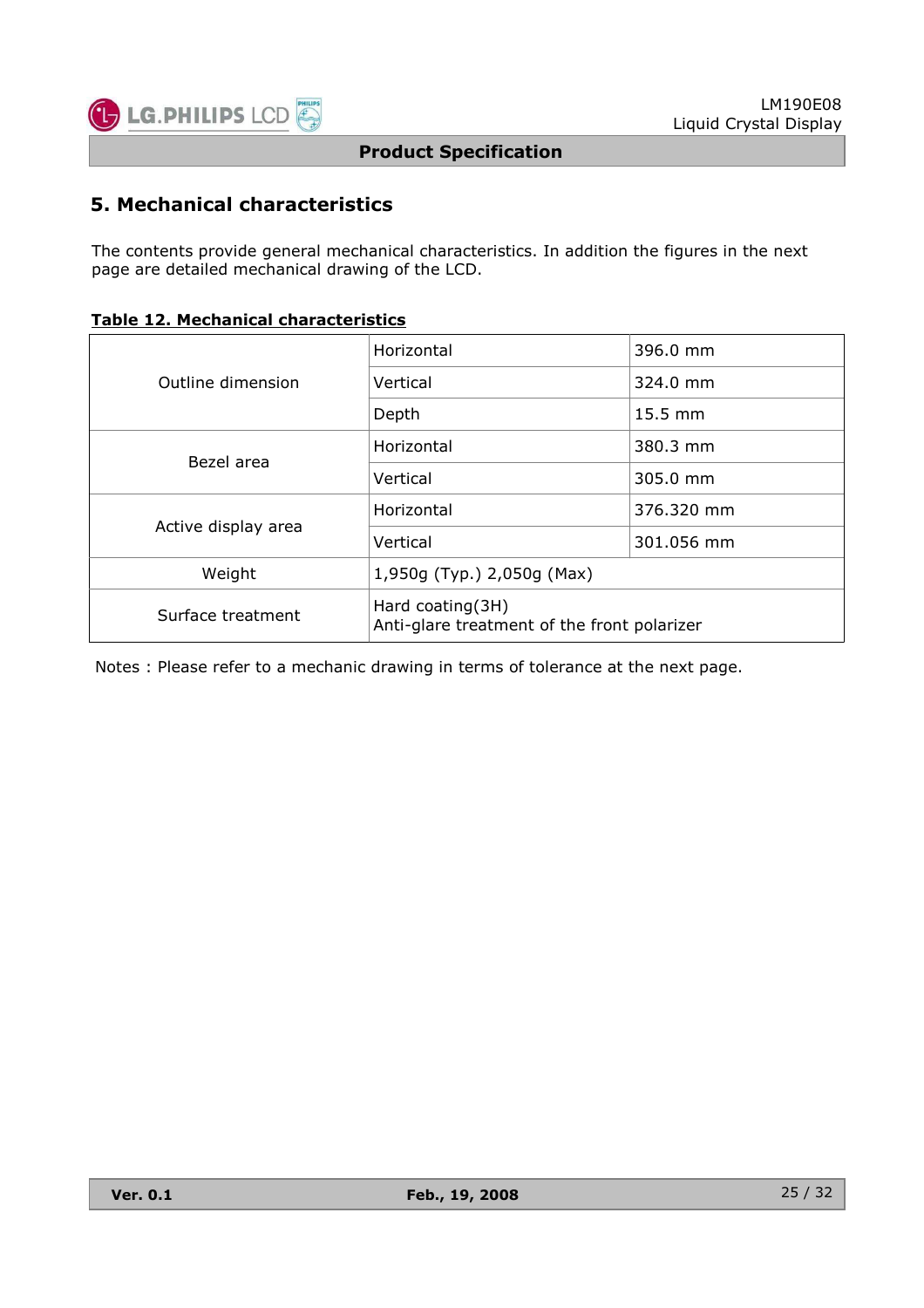

## **<FRONT VIEW>**

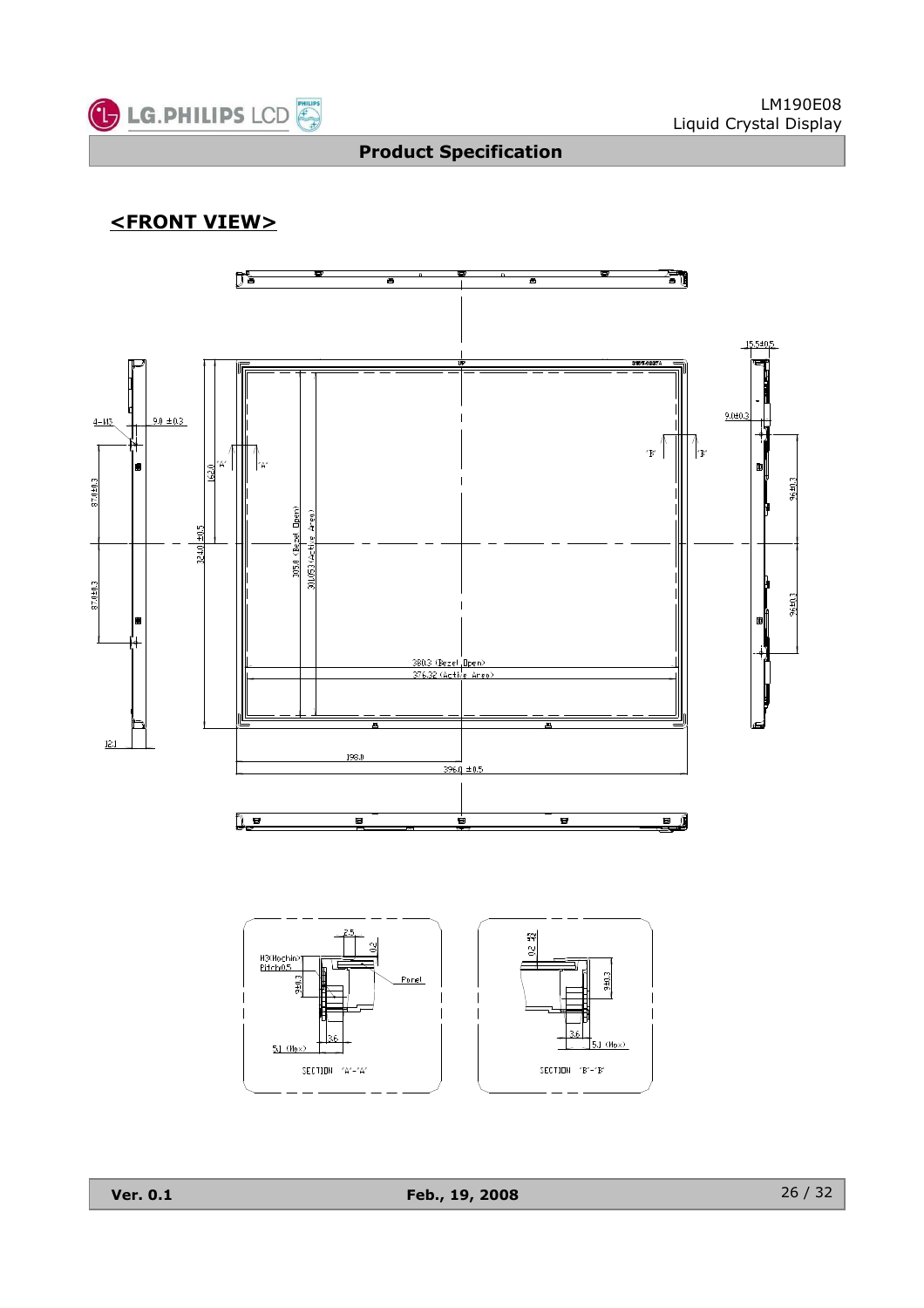





- 
- 
- 
- 
- Notes<br>
1. Backlight : 4 Cold Cathode Fluorescent Lamps.<br>
2. I/F Connector Specification : IS100-L30D-C23 or compatible<br>
3. Lamp Connector Specification : 35001HS-02LD(Yeonho)<2pin) or compatible<br>
4. Torque of user hole : 3
	-



6. Lamp(CCFL) No. is marked at back light connector



7. Do not wind conductive tape  $\frac{1}{2}$  around the backlight wires<br>8. Unspecified tolerances to be  $\pm$  0.5mm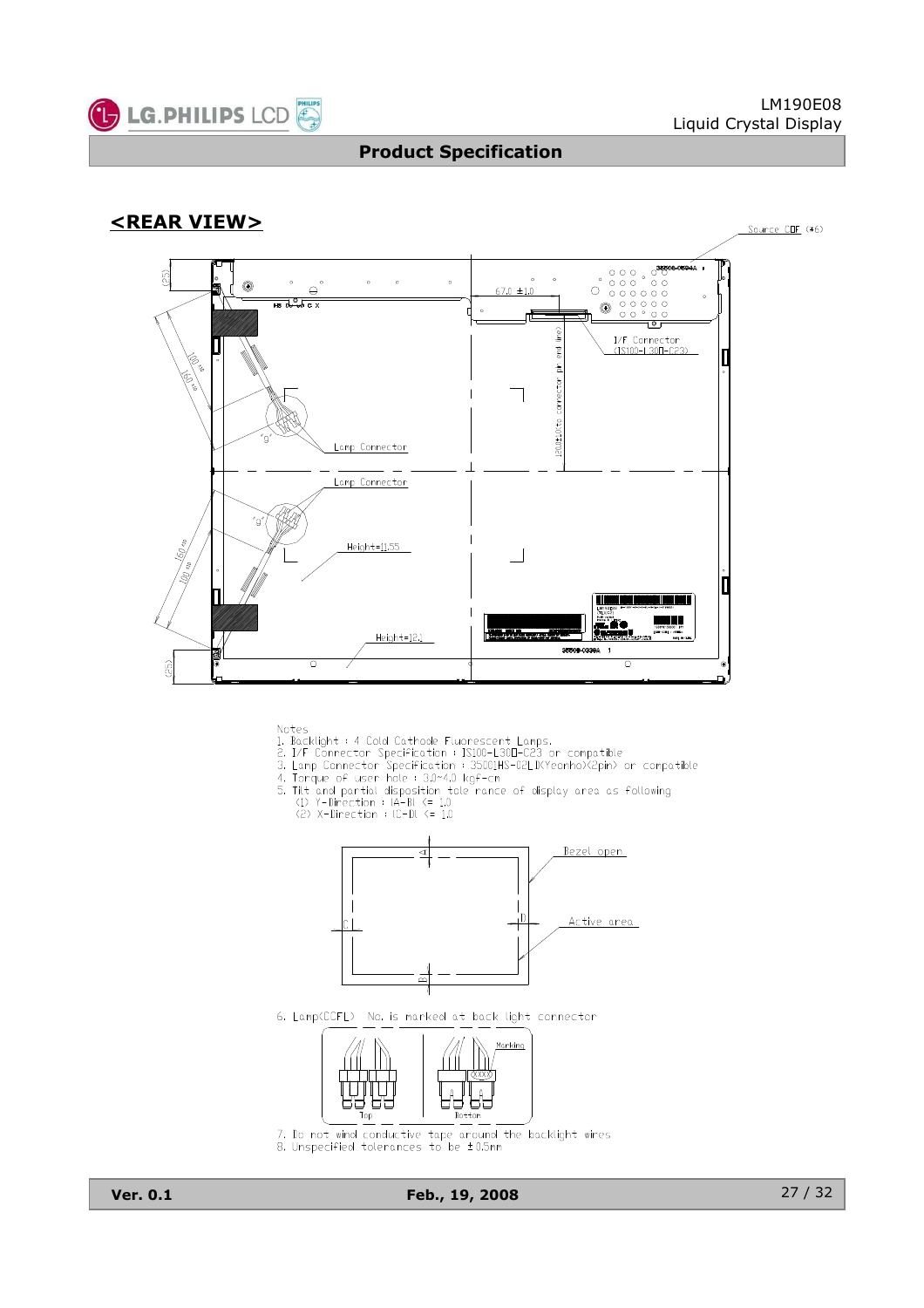

## **6. Reliability**

#### **Table 13. Environment test conditions**

| No. | Test Item                                   | Condition                                                                                                                    |
|-----|---------------------------------------------|------------------------------------------------------------------------------------------------------------------------------|
| 1   | High temperature storage test               | Ta= $60^{\circ}$ C 240hrs                                                                                                    |
| 2   | Low temperature storage test                | Ta= $-20^{\circ}$ C 240hrs                                                                                                   |
| 3   | High temperature operation test             | Ta= 50°C 50%RH<br>240hrs                                                                                                     |
| 4   | Low temperature operation test              | $Ta = 0^{\circ}C$ 240hrs                                                                                                     |
| 5   | Vibration test<br>(non-operating)           | Wave form: random<br>Vibration level: 1.0GRMS<br>Bandwidth: 10-300Hz<br>Duration: X, Y, Z, 20 min<br>One time each direction |
| 6   | Shock test<br>(non-operating)               | Shock level: 120G<br>Waveform: half sine wave, 2msec<br>Direction : $\pm X$ , $\pm Y$ , $\pm Z$<br>One time each direction   |
| 7   | Altitude<br>operating<br>storage / shipment | $0 - 10,000$ feet(3,048m)<br>0 - 40,000 feet(12,192m)                                                                        |

{ Result evaluation criteria }

There should be no change which might affect the practical display function when the display quality test is conducted under normal operating condition.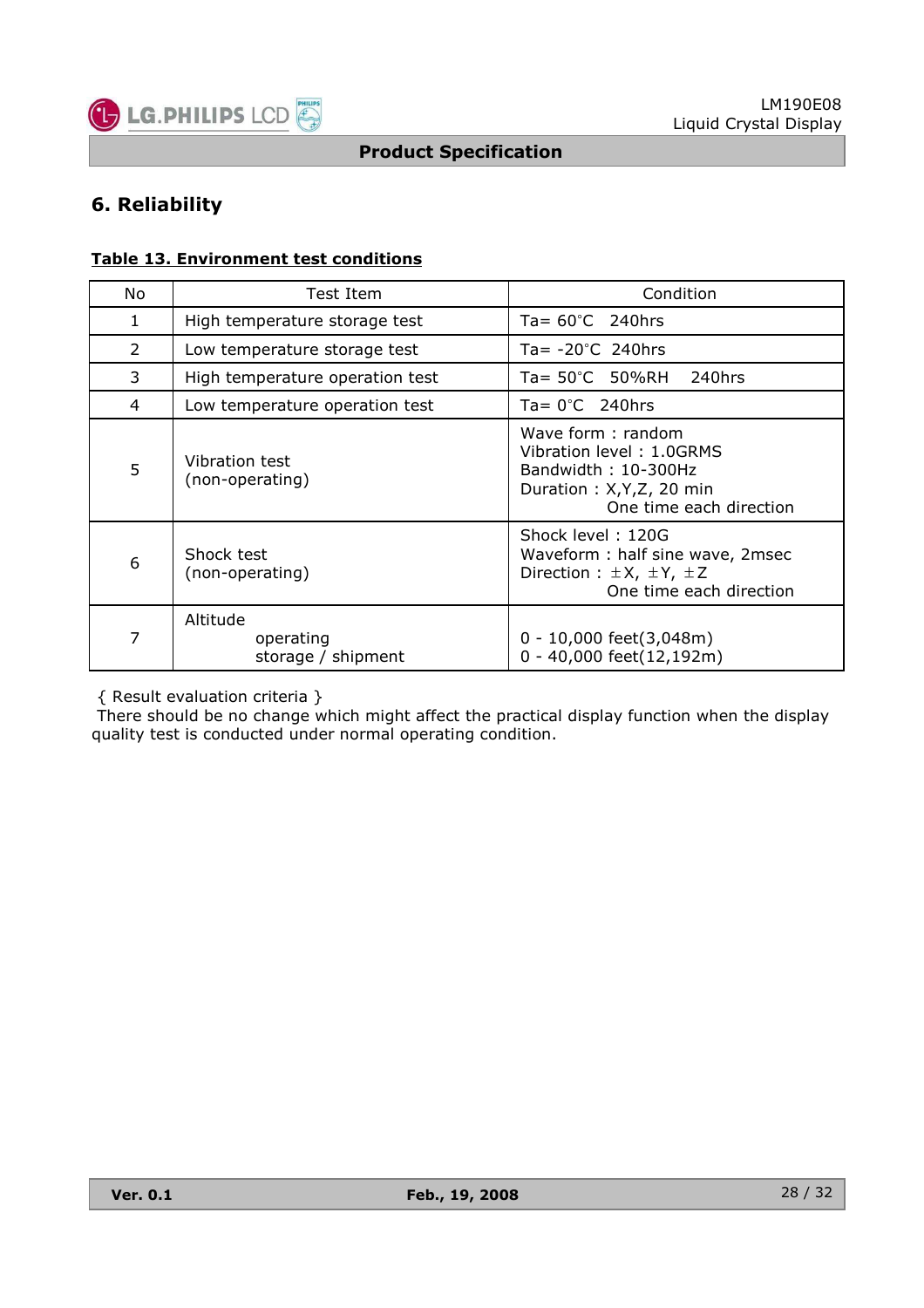

## **7. International standards**

## **7-1. Safety**

- a) UL 60950-1:2003, First Edition, Underwriters Laboratories, Inc., Standard for Safety of Information Technology Equipment.
- b) CAN/CSA C22.2, No. 60950-1-03 1st Ed. April 1, 2003, Canadian Standards Association, Standard for Safety of Information Technology Equipment.
- c) EN 60950-1:2001, First Edition, European Committee for Electro-technical Standardization(CENELEC) European Standard for Safety of Information Technology Equipment.
- d) RoHS, Directive 2002/95/EC of the European Parliament and of the council of 27 January 2003

## **7-2. EMC**

- a) ANSI C63.4 "Methods of Measurement of Radio-Noise Emissions from Low-Voltage Electrical and Electrical Equipment in the Range of 9kHZ to 40GHz. "American National Standards Institute(ANSI),1992
- b) C.I.S.P.R "Limits and Methods of Measurement of Radio Interface Characteristics of Information Technology Equipment." International Special Committee on Radio Interference.
- c) EN 55022 "Limits and Methods of Measurement of Radio Interface Characteristics of Information Technology Equipment." European Committee for Electro-technical Standardization.(CENELEC), 1998 ( Including A1: 2000 )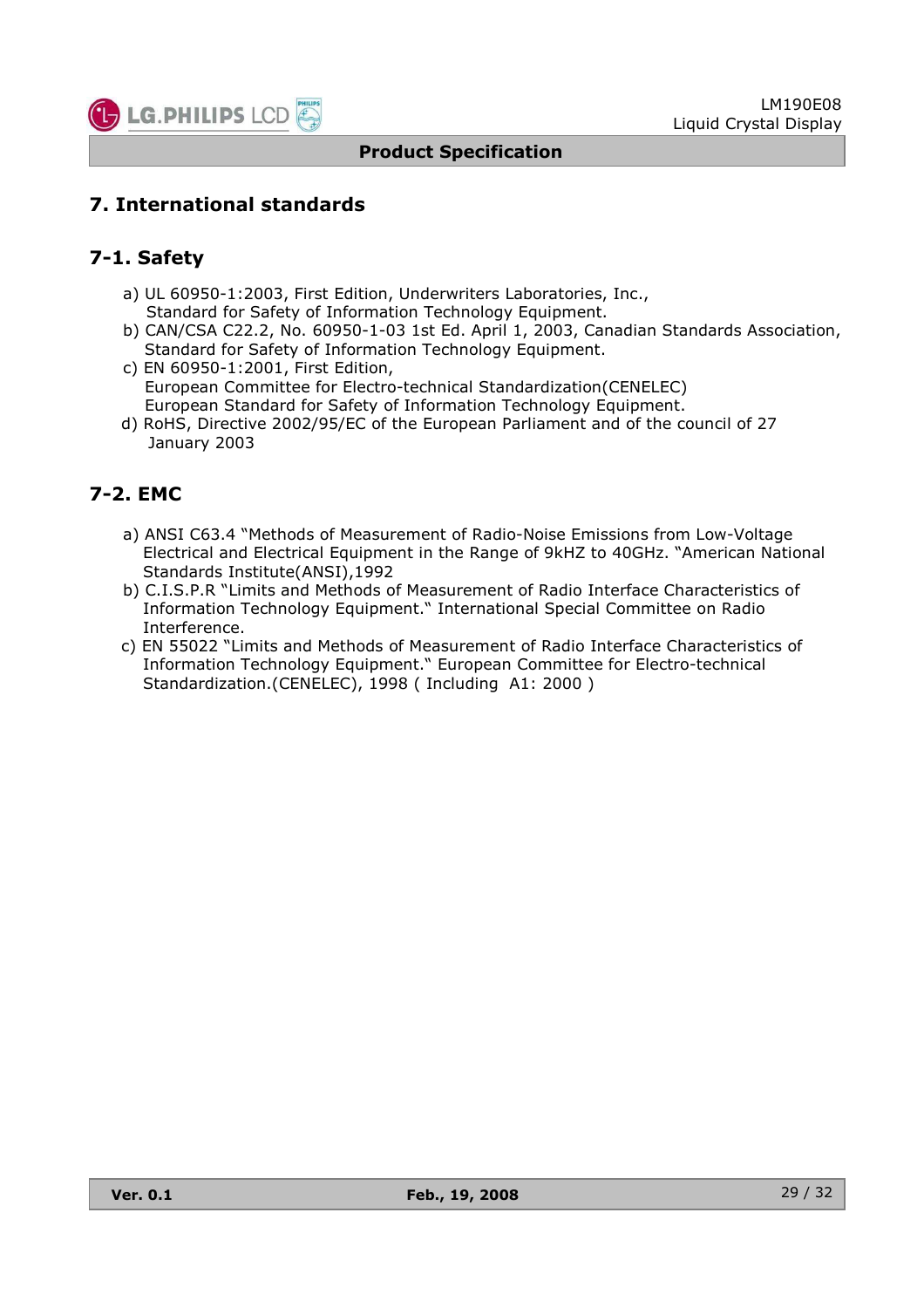

## **8. Packing**

## **8-1. Designation of lot mark**

a) Lot mark



A,B,C : Size (Inch) D : Year

 $E :$  Month F  $\sim$  M : Serial No.

Note:

1. Year

| Year | 2001 |  |  | 2002   2003   2004   2005   2006   2007   2008   2009   2010 |  |  |
|------|------|--|--|--------------------------------------------------------------|--|--|
| Mark |      |  |  |                                                              |  |  |

2. Month

| Month | Jan | $\overline{\phantom{0}}$<br>Feb | Mar | Apr | May | Jun | Jul | Aug | $\overline{\phantom{0}}$<br>Sep | Oct | Nov         | Dec |
|-------|-----|---------------------------------|-----|-----|-----|-----|-----|-----|---------------------------------|-----|-------------|-----|
| Mark  | -   | -                               | ے   |     | ۔   |     |     |     |                                 |     | ▫<br>ю<br>◡ | ֊   |

b) Location of lot mark

Serial No. is printed on the label. The label is attached to the backside of the LCD module. This is subject to change without prior notice.

## **8-2. Packing form**

- a) Package quantity in one box : 8 pcs
- b) Box size :374mm X318mm X474mm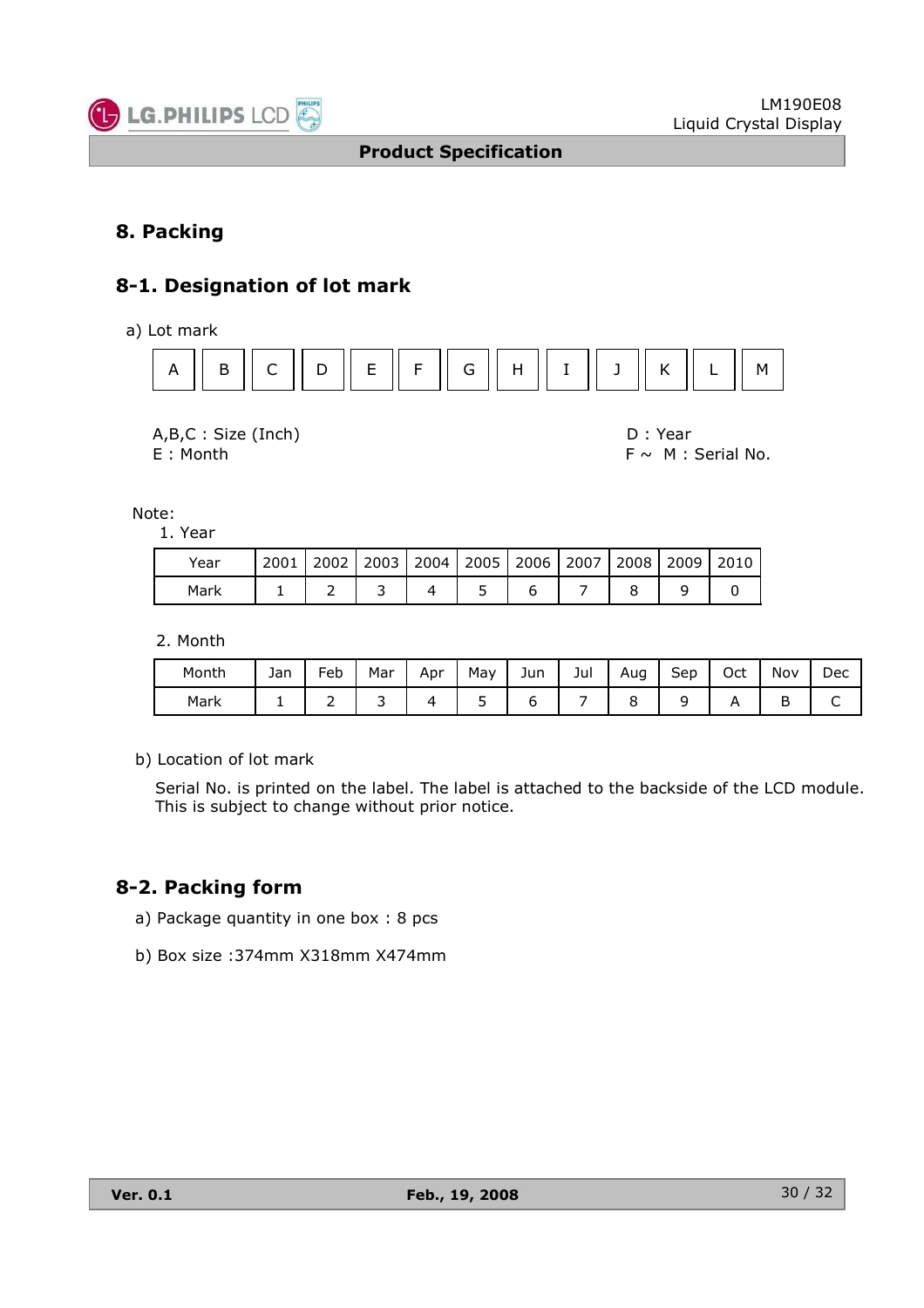

## **9. Precautions**

Please pay attention to the followings when you use this TFT LCD module.

## **9-1. Mounting Precautions**

- (1) You must mount a module using holes arranged in four corners or four sides.
- (2) You should consider the mounting structure so that uneven force (ex. Twisted stress) is not applied to the Module. And the case on which a module is mounted should have sufficient strength so that external force is not transmitted directly to the module.
- (3) Please attach the surface transparent protective plate to the surface in order to protect the polarizer. Transparent protective plate should have sufficient strength in order to the resist external force.
- (4) You should adopt radiation structure to satisfy the temperature specification.
- (5) Acetic acid type and chlorine type materials for the cover case are not desirable because the former generates corrosive gas of attacking the polarizer at high temperature and the latter causes circuit break by electro-chemical reaction.
- (6) Do not touch, push or rub the exposed polarizers with glass, tweezers or anything harder than HB pencil lead. And please do not rub with dust clothes with chemical treatment. Do not touch the surface of polarizer for bare hand or greasy cloth. (Some cosmetics are detrimental to the polarizer.)
- (7) When the surface becomes dusty, please wipe gently with absorbent cotton or other soft materials like chamois soaks with petroleum benzene. Normal-hexane is recommended for cleaning the adhesives used to attach front / rear polarizers. Do not use acetone, toluene and alcohol because they cause chemical damage to the polarizer.
- (8) Wipe off saliva or water drops as soon as possible. Their long time contact with polarizer causes deformations and color fading.
- (9) Do not open the case because inside circuits do not have sufficient strength.

## **9-2. Operating precautions**

- (1) The spike noise causes the mis-operation of circuits. It should be lower than following voltage :  $V=\pm 200$ mV(Over and under shoot voltage)
- (2) Response time depends on the temperature.(In lower temperature, it becomes longer.)
- (3) Brightness depends on the temperature. (In lower temperature, it becomes lower.) And in lower temperature, response time(required time that brightness is stable after turned on) becomes longer.
- (4) Be careful for condensation at sudden temperature change. Condensation makes damage to polarizer or electrical contacted parts. And after fading condensation, smear or spot will occur.
- (5) When fixed patterns are displayed for a long time, remnant image is likely to occur.
- (6) Module has high frequency circuits. Sufficient suppression to the electromagnetic interference shall be done by system manufacturers. Grounding and shielding methods may be important to minimized the interference.
- (7) Please do not give any mechanical and/or acoustical impact to LCM. Otherwise, LCM can not be operated its full characteristics perfectly.
- (8) A screw which is fastened up the steels should be a machine screw (if not, it causes metal foreign material and deal LCM a fatal blow)
- (9) Please do not set LCD on its edge.